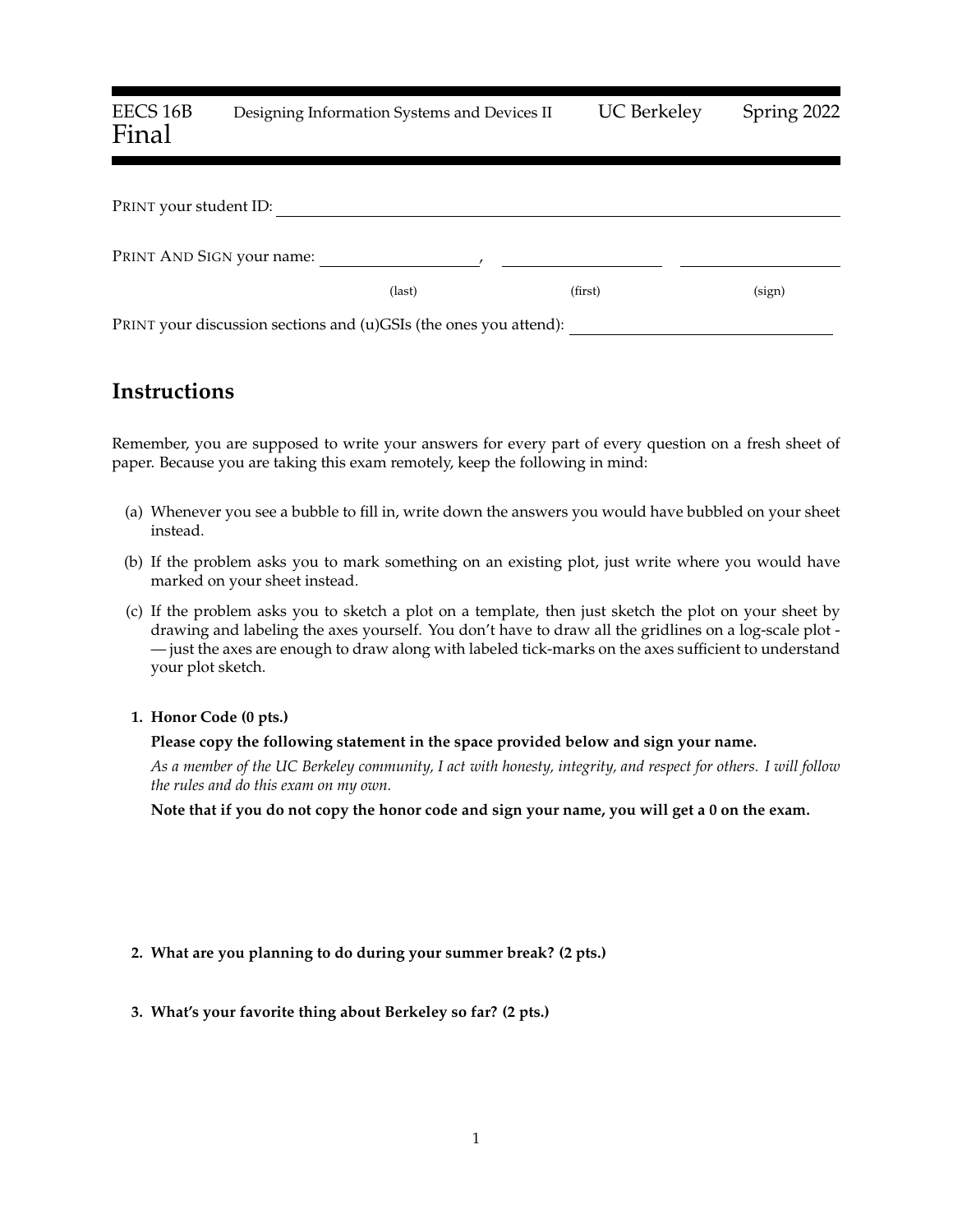## **4. SVD and the fundamental subspaces (8 pts.)**

Consider a matrix  $A \in \mathbb{R}^{m \times n}$  with rank $(A) = r$ . The compact SVD of A is given by  $A = U_r \Sigma_r V_r^{\top}$ where

$$
U_r = [\vec{u}_1 \cdots \vec{u}_r] \in \mathbb{R}^{m \times r}, \quad \Sigma_r = \begin{bmatrix} \sigma_1 & & \\ & \ddots & \\ & & \sigma_r \end{bmatrix} \in \mathbb{R}^{r \times r}, \quad V_r = [\vec{v}_1 \cdots \vec{v}_r] \in \mathbb{R}^{n \times r}
$$

with  $\sigma_1 \geq \cdots \geq \sigma_r > 0$  being the singular values of *A*.

- (a) (2 pts.) **Which one of the following sets is always guaranteed to form an orthonormal basis for** Col(*A*)**?** *(Please fill in one of the circles for the options below. You will only be graded on your final answer.)*
	- i.  $\{\vec{u}_1, \cdots, \vec{u}_r\}$ ii.  $\{\sigma_1\vec{u}_1,\ldots,\sigma_r\vec{u}_r\}$
	- iii.  $\{\vec{v}_1, \ldots, \vec{v}_r\}$
	- iv.  $\{\sigma_1\vec{v}_1,\ldots,\sigma_r\vec{v}_r\}$

| Option |  |  |
|--------|--|--|
| Answer |  |  |

- (b) (2 pts.) **Which one of the following sets is always guaranteed to form an orthonormal basis for** Col(*A* <sup>⊤</sup>)**?** *(Please fill in one of the circles for the options below. You will only be graded on your final answer.)*
	- i.  $\{\vec{u}_1, \cdots, \vec{u}_r\}$
	- ii.  $\{\sigma_1\vec{u}_1,\ldots,\sigma_r\vec{u}_r\}$
	- iii.  $\{\vec{v}_1, \ldots, \vec{v}_r\}$
	- iv.  $\{\sigma_1 \vec{v}_1, \ldots, \sigma_r \vec{v}_r\}$

| Option |  | V |
|--------|--|---|
| Answer |  |   |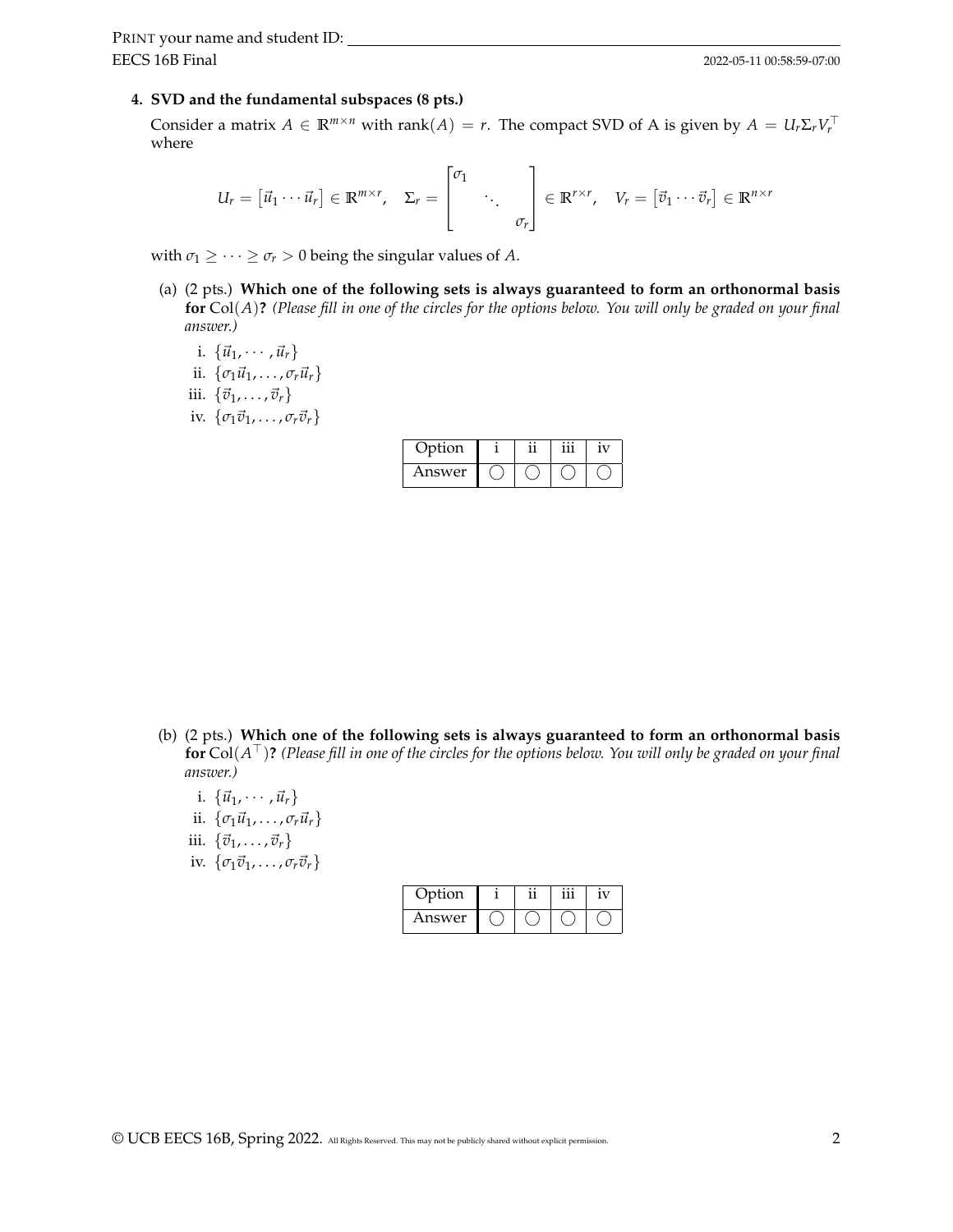Now suppose that the considered *A* matrix has the following compact SVD components:

$$
U_r = \begin{bmatrix} 0 & \frac{1}{\sqrt{2}} \\ 1 & 0 \\ 0 & \frac{1}{\sqrt{2}} \end{bmatrix}, \quad \Sigma_r = \begin{bmatrix} 2 & 0 \\ 0 & 1 \end{bmatrix}, \quad V_r = \begin{bmatrix} 1 & 0 \\ 0 & 1 \\ 0 & 0 \end{bmatrix}.
$$

(c) (2 pts.) **Using the given compact SVD, state**  $\alpha$ , where  $\alpha$  is the tightest upper bound  $||A\vec{x}|| \leq \alpha$ **for any**  $\vec{x}$  **such that**  $\|\vec{x}\| \leq 1$ **.** 

(d) (2 pts.) Given the compact SVD, which of the following provides a valid full SVD for  $A =$ *U*Σ*V* <sup>⊤</sup>**?** *(Please fill in one of the circles for the options below. You will only be graded on your final answer.)*

|  | i. $U = \begin{bmatrix} 0 & \frac{1}{\sqrt{2}} & \frac{1}{\sqrt{2}} \\ 1 & 0 & 0 \\ 0 & \frac{1}{\sqrt{2}} & -\frac{1}{\sqrt{2}} \end{bmatrix}$ , $\Sigma = \begin{bmatrix} 1 & 0 & 0 \\ 0 & 2 & 0 \\ 0 & 0 & 0 \end{bmatrix}$ , $V = \begin{bmatrix} 1 & 0 & 0 \\ 0 & 1 & 0 \\ 0 & 0 & 1 \end{bmatrix}$    |                |                                   |                 |                  |    |  |
|--|-------------------------------------------------------------------------------------------------------------------------------------------------------------------------------------------------------------------------------------------------------------------------------------------------------------|----------------|-----------------------------------|-----------------|------------------|----|--|
|  | ii. $U = \begin{bmatrix} 0 & \frac{1}{\sqrt{2}} & 0 \\ 1 & 0 & -1 \\ 0 & \frac{1}{\sqrt{2}} & 0 \end{bmatrix}$ , $\Sigma = \begin{bmatrix} 2 & 0 & 0 \\ 0 & 1 & 0 \\ 0 & 0 & 0 \end{bmatrix}$ , $V = \begin{bmatrix} 1 & 0 & 0 \\ 0 & 1 & 0 \\ 0 & 0 & 1 \end{bmatrix}$                                     |                |                                   |                 |                  |    |  |
|  | iii. $U = \begin{bmatrix} 0 & \frac{1}{\sqrt{2}} & \frac{1}{\sqrt{2}} \\ 1 & 0 & 0 \\ 0 & \frac{1}{\sqrt{2}} & -\frac{1}{\sqrt{2}} \end{bmatrix}$ , $\Sigma = \begin{bmatrix} 2 & 0 & 0 \\ 0 & 1 & 0 \\ 0 & 0 & 0 \end{bmatrix}$ , $V = \begin{bmatrix} 1 & 0 & -1 \\ 0 & 1 & 1 \\ 0 & 0 & 0 \end{bmatrix}$ |                |                                   |                 |                  |    |  |
|  | iv. $U = \begin{bmatrix} 0 & \frac{1}{\sqrt{2}} & \frac{1}{\sqrt{2}} \\ 1 & 0 & 0 \\ 0 & \frac{1}{\sqrt{2}} & -\frac{1}{\sqrt{2}} \end{bmatrix}$ , $\Sigma = \begin{bmatrix} 2 & 0 & 0 \\ 0 & 1 & 0 \\ 0 & 0 & 0 \end{bmatrix}$ , $V = \begin{bmatrix} 1 & 0 & 0 \\ 0 & 1 & 0 \\ 0 & 0 & 1 \end{bmatrix}$   |                |                                   |                 |                  |    |  |
|  |                                                                                                                                                                                                                                                                                                             | Option         | $\begin{vmatrix} i \end{vmatrix}$ | $\overline{ii}$ | $\overline{iii}$ | iv |  |
|  |                                                                                                                                                                                                                                                                                                             | Answer 0 0 0 0 |                                   |                 |                  |    |  |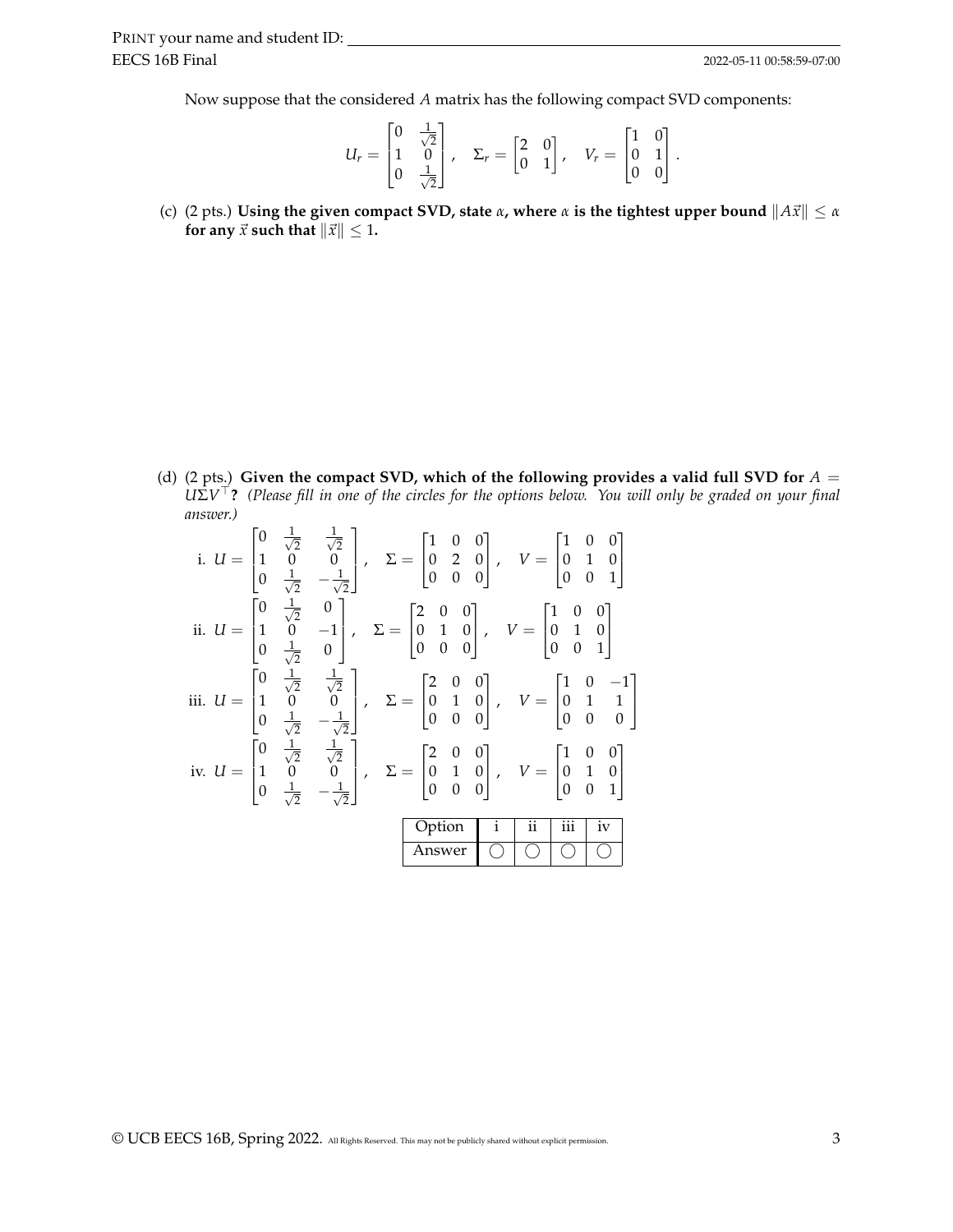## **5. SVD of a matrix with orthogonal columns (4 pts.)**

Let  $A = [\vec{a}_1 \quad \cdots \quad \vec{a}_n] \in \mathbb{R}^{m \times n}$  where  $\vec{a}_i^{\top} \vec{a}_j = 0$  for all  $1 \le i, j \le n$  such that  $i \ne j$ , and  $\vec{a}_i^{\top} \vec{a}_i \ne 0$  for all  $i = 1, \ldots, n$ . What is the set of singular values of *A for all such matrices A*?

*(Please fill in one of the circles for the options below. You will only be graded on your final answer.)*

- (a)  $\{0\}$  (all zero)
- (b)  $\{\sqrt{\|\vec{a}_1\|}, \ldots, \sqrt{\|\vec{a}_n\|}\}$
- (c)  $\{ \|\vec{a}_1\|, \ldots, \|\vec{a}_n\| \}$
- (d)  $\{ ||\vec{a}_1||^2, \ldots, ||\vec{a}_n||^2 \}$
- (e) {1} (all one)

| Option |  |  |  |
|--------|--|--|--|
| Answer |  |  |  |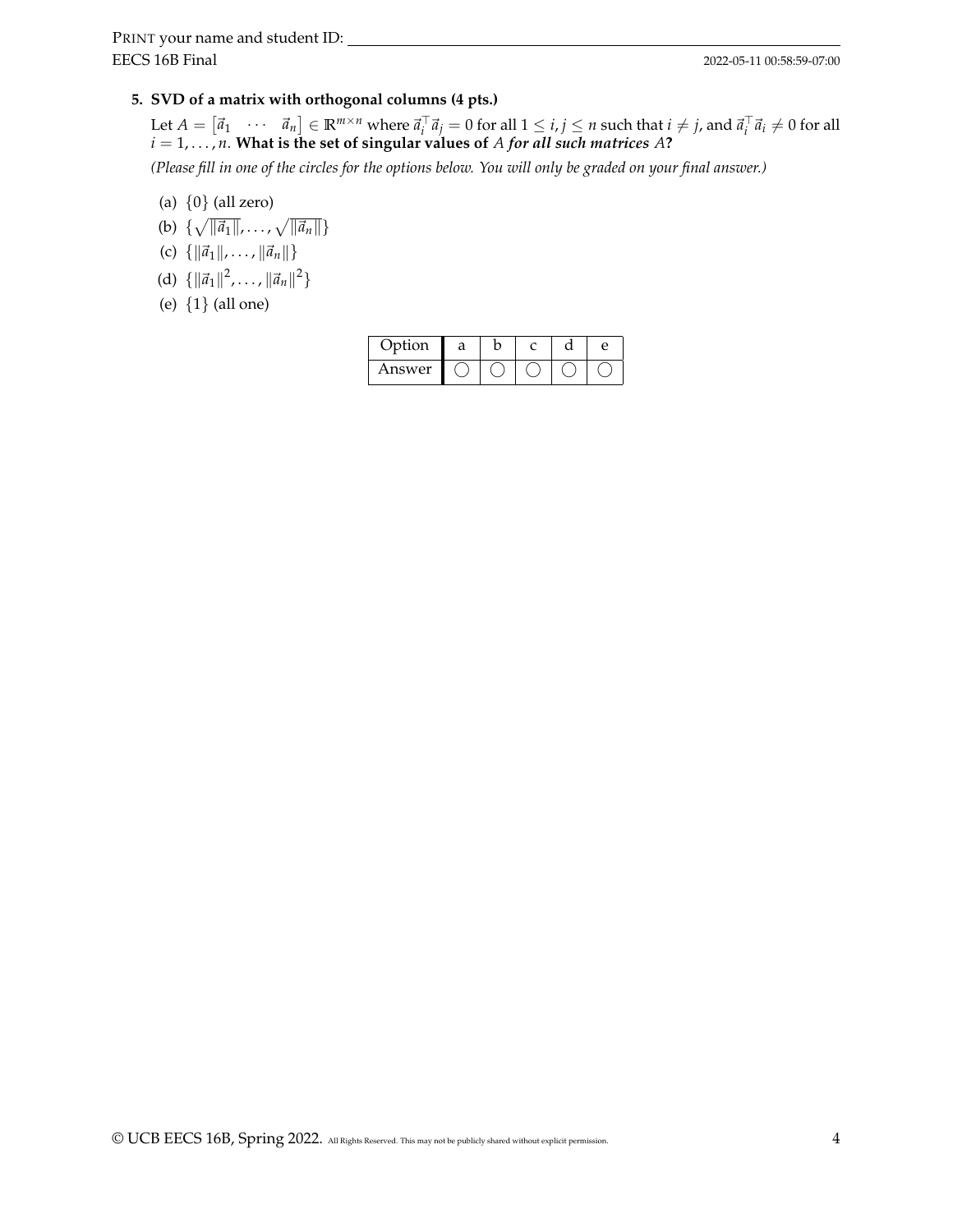#### **6. Finding the line that closely fits the data (4 pts.)**

Consider the following matrix *A* that contains three two-dimensional datapoints:

$$
A = \begin{bmatrix} 1 & 2 & -3 \\ -2 & 3 & -1 \end{bmatrix}.
$$
 (1)

The matrix *A* has two distinct singular values:  $\sigma_1 =$ √ 21 and  $\sigma_2 =$ √ 7.

Below is a plot of the datapoints in the 2-D plane, where the *x*-axis corresponds to the first entry and the *y*-axis to the second entry of each column. We would like to fit the line  $y = \alpha x$  that minimizes the squared sum of perpendicular distances to the datapoints as follows:



**Figure 1:** Visualization for perpendicular distance minimization.

#### **Find** *α***, using the left singular vectors of matrix** *A***. Show your work.**

*(Please fill in one of the circles for the options below.)*

- (a) *α* = √ 3/2
- (b) *α* = 7/6
- (c)  $\alpha = 2$
- (d)  $\alpha = 1$

| Option | a |  |  |
|--------|---|--|--|
| Answer |   |  |  |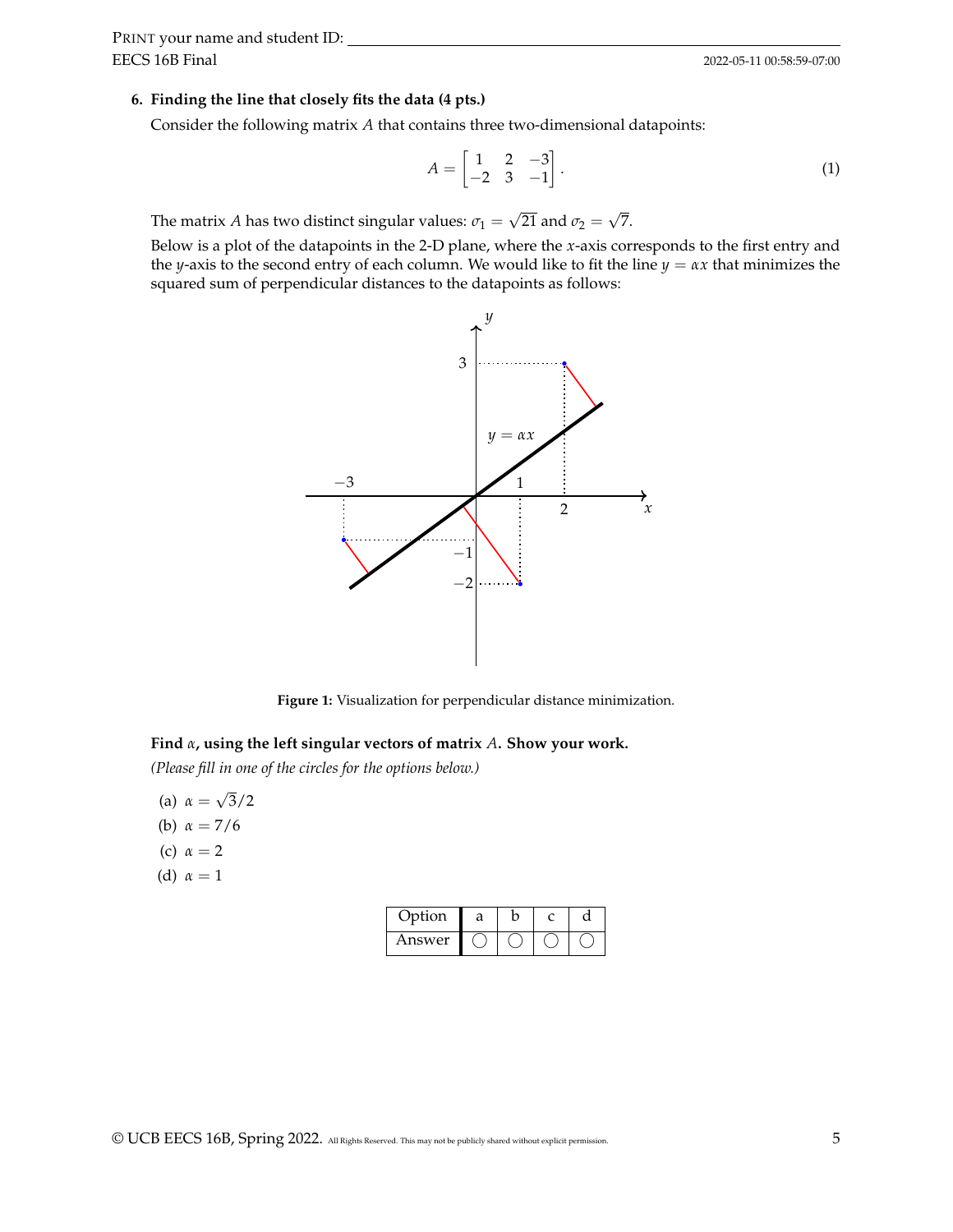#### **7. Least squares with repeated columns (4 pts.)**

Consider the following matrix *A* and vector  $\vec{b}$ :

$$
A = \begin{bmatrix} 0 & 0 & 2 \\ -1 & -1 & 1 \\ 1 & 1 & 1 \end{bmatrix}, b = \begin{bmatrix} 1 \\ 0 \\ 1 \end{bmatrix}
$$
 (2)

We want to find a solution for the following least squares problem:

$$
\underset{\vec{x}\in\mathbb{R}^2}{\operatorname{argmin}}\left\|A\vec{x}-\vec{b}\right\|^2\tag{3}
$$

However, we cannot use the least squares solution  $\vec{x}_{\rm LS}=(A^\top A)^{-1}A^\top b$ , since  $A^\top A$  is not invertible due to the repeated columns in *A*.

We provide a compact SVD of *A*:

$$
A = U_r \Sigma_r V_r^\top = \begin{bmatrix} 2/\sqrt{6} & 0 \\ 1/\sqrt{6} & -1/\sqrt{2} \\ 1/\sqrt{6} & 1/\sqrt{2} \end{bmatrix} \begin{bmatrix} \sqrt{6} & 0 \\ 0 & 2 \end{bmatrix} \begin{bmatrix} 0 & 0 & 1 \\ 1/\sqrt{2} & 1/\sqrt{2} & 0 \end{bmatrix}.
$$
 (4)

**Find a solution for the least squares problem using the Moore-Penrose pseudoinverse.**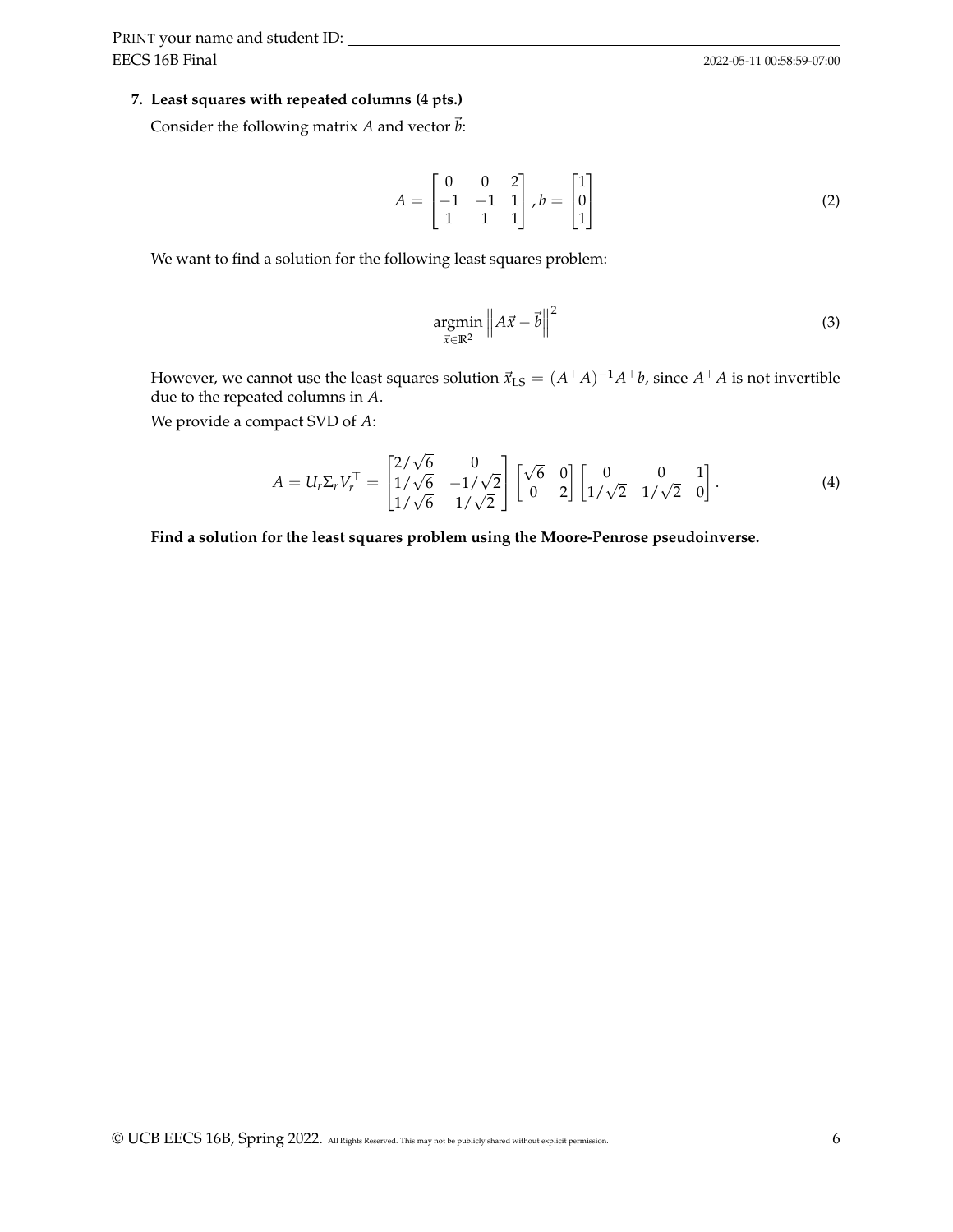## **8. Matching systems to time responses (4 pts.)**

Consider the following four different 2-D systems  $\vec{x}(t)$ :

$$
\text{System 1:} \quad \frac{\mathrm{d}}{\mathrm{d}t} \vec{x}(t) = \begin{bmatrix} 2 & 3 \\ 1 & 4 \end{bmatrix} \vec{x}(t),\tag{5}
$$

$$
\text{System 2:} \quad \frac{\mathrm{d}}{\mathrm{d}t} \vec{x}(t) = \begin{bmatrix} 2 & -1 \\ 1 & 4 \end{bmatrix} \vec{x}(t) \tag{6}
$$

$$
\text{System 3:} \quad \frac{\text{d}}{\text{d}t}\vec{x}(t) = \begin{bmatrix} 1 & -1 \\ 2 & 4 \end{bmatrix}\vec{x}(t) \tag{7}
$$

$$
\text{System 4:} \quad \frac{\text{d}}{\text{d}t}\vec{x}(t) = \begin{bmatrix} 0 & -1 \\ 1 & 2 \end{bmatrix}\vec{x}(t) \tag{8}
$$

where  $\vec{x}(t) \in \mathbb{R}^2$  with initial condition  $\vec{x}(0) = \left[\begin{array}{c} 4 \end{array}\right]$ −1 . We provide the following possible solutions for  $\vec{x}(t)$ :

(a) 
$$
\begin{bmatrix} \frac{15}{4}e^{t} + \frac{1}{4}e^{5t} \\ -\frac{5}{4}e^{t} + \frac{1}{4}e^{5t} \end{bmatrix}
$$
  
(b) 
$$
\begin{bmatrix} 4e^{t} + 3\sqrt{2}te^{t} \\ -e^{t} - 3\sqrt{2}te^{t} \end{bmatrix}
$$

(c) 
$$
\begin{bmatrix} 4e^{3t} - 3\sqrt{2}te^{3t} \\ -e^{3t} + 3\sqrt{2}te^{3t} \end{bmatrix}
$$
  
(d) 
$$
\begin{bmatrix} 7e^{2t} - 3e^{3t} \\ -7e^{2t} + 6e^{3t} \end{bmatrix}
$$

Each system has one matching solution from the above choices.

**For each system, fill in the circle that matches the correct solution.** *(You will only be graded on your final answer.)*

| Option   | a | h | $\mathcal{C}$ | d |
|----------|---|---|---------------|---|
| System 1 |   |   |               |   |
| Option   | a | h | $\mathcal{C}$ | d |
| System 2 |   |   |               |   |
| Option   | a | h | $\mathcal{C}$ | d |
| System 3 |   |   |               |   |
| Option   | a | h | $\mathcal{C}$ | d |
|          |   |   |               |   |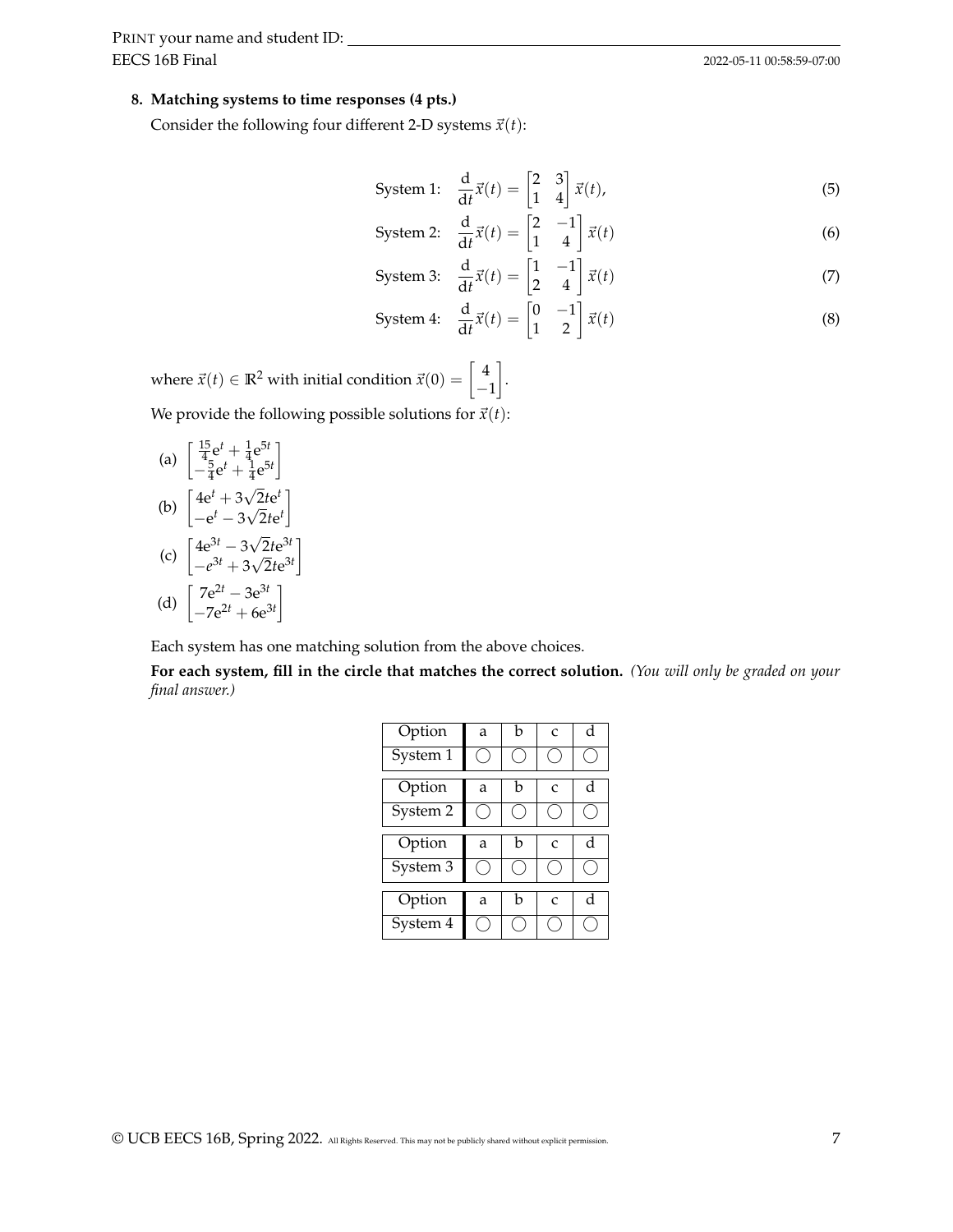#### **9. Properties of rotation matrices (8 pts.)**

Consider the  $2 \times 2$  matrix

$$
R = \begin{bmatrix} \cos \alpha & -\sin \alpha \\ \sin \alpha & \cos \alpha \end{bmatrix}
$$
 (9)

(a) (2 pts.) **Show that matrix** *R* **is orthonormal.**

(b) (2 pts.) Consider some vector  $\vec{x} \in \mathbb{R}^2$  with norm  $\|\vec{x}\|$ . **Show that**  $\|R\vec{x}\| = \|\vec{x}\|$ .

(c) (4 pts.) Consider arbitrary real vectors  $\vec{a}$ , $\vec{b}$  and let  $\beta$  within interval  $0 \leq \beta \leq \pi$  be the angle between them. The inner product for this pair of vectors can be related to angle *β* via the expres- $\sin a^{\top} b = ||\vec{a}|| \, ||\vec{b}|| \cos \beta$ . Now consider vectors  $\vec{x}$ ,  $\vec{y} \in \mathbb{R}^2$  and define  $\theta_1$  to be the angle between them. Let  $\tilde{\vec{x}} = R\vec{x}$  and  $\tilde{\vec{y}} = R\vec{y}$  and denote  $\theta_2$  to be the angle between  $\tilde{\vec{x}}$  and  $\tilde{\vec{y}}$ . **Show that**  $\theta_1 = \theta_2$ , **i.e. the angle between two vectors is preserved after an orthonormal transformation.** *(HINT: You may use the inner product expression given at the start of this part as well as results from parts a) and b).)*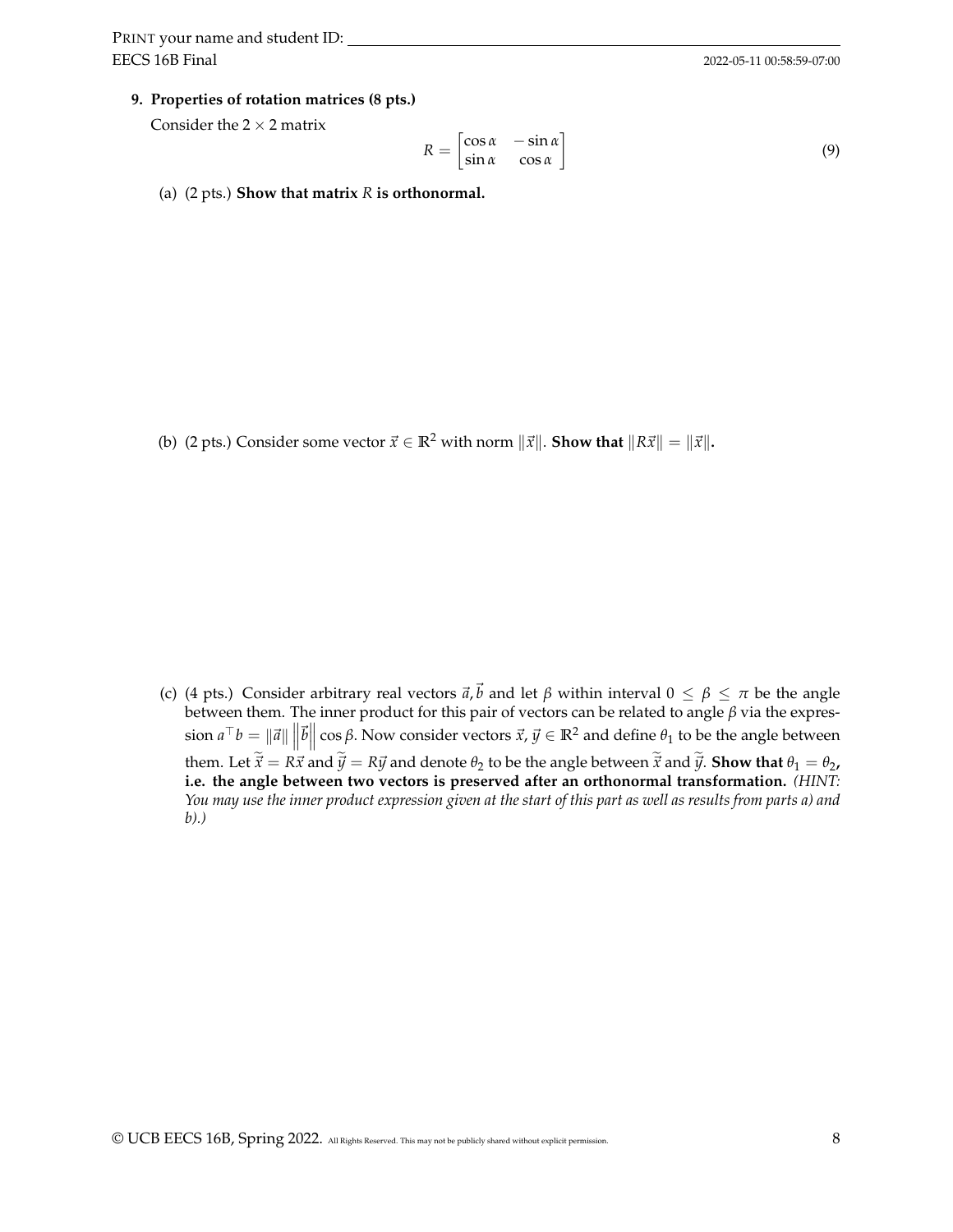#### **10. Inner product with a Hermitian matrix (8 pts.)**

Recall that a matrix  $A \in \mathbb{C}^{n \times n}$  is *Hermitian* if  $A^* = A$ , where  $A^*$  denotes the conjugate transpose of A. We will show that  $A \in \mathbb{C}^{n \times n}$  is Hermitian if and only if for all  $\vec{x}, \vec{y} \in \mathbb{C}^n$ ,  $\langle A\vec{x}, \vec{y} \rangle = \langle \vec{x}, A\vec{y} \rangle$ .

(a) (3 pts.) Assume that  $A \in \mathbb{C}^{n \times n}$  is Hermitian. **Show that for all**  $\vec{x}, \vec{y} \in \mathbb{C}^n$ ,  $\langle A\vec{x}, \vec{y} \rangle = \langle \vec{x}, A\vec{y} \rangle$ .

(b) (5 pts.) Let  $A \in \mathbb{C}^{n \times n}$ . Assume that for all  $\vec{x}, \vec{y} \in \mathbb{C}^n$ ,  $\langle A\vec{x}, \vec{y} \rangle = \langle \vec{x}, A\vec{y} \rangle$ . Now we want to show that this implies  $A = A^*$ . Let  $a_{ij}$  and  $\tilde{a}_{ij}$  be the elements of *A* and  $A^*$  respectively. **Pick**<br>appropriate vectors  $\vec{x}$  and  $\vec{y}$  to show that  $a_{ij} = \tilde{a}_{ij}$  for all  $1 \le i, i \le n$ **appropriate vectors**  $\vec{x}$  **and**  $\vec{y}$  **to show that**  $a_{ij} = \tilde{a}_{ij}$  for all  $1 \le i, j \le n$ .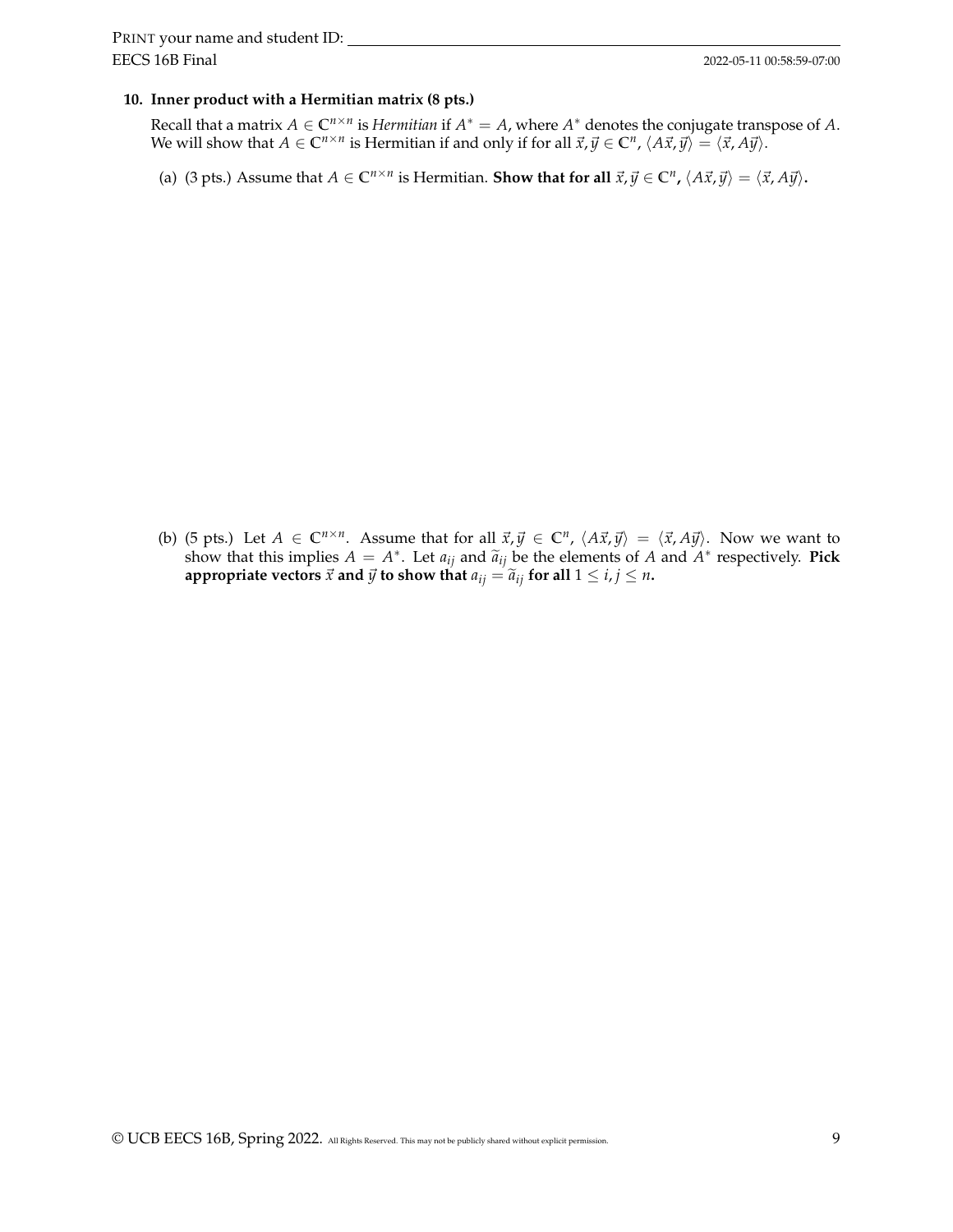#### **11. Adaptive cruise control (20 pts.)**

Consider a vehicle traveling with speed  $v(t) > 0$  in a road lane behind a "lead" vehicle traveling with constant speed  $v_L$ . Denote the distance to the lead vehicle by  $h(t)$  and the torque input to the follower vehicle with  $u(t)$ , as shown in Fig. [2:](#page-9-0)

<span id="page-9-0"></span>

**Figure 2:** Vehicles for adaptive cruise control.

Then a simplified model for  $h(t)$  and  $v(t)$  is

$$
\frac{\mathrm{d}}{\mathrm{d}t}h(t) = v_L - v(t) \tag{10}
$$

$$
\frac{\mathrm{d}}{\mathrm{d}t}v(t) = a - bv(t)^2 + cu(t) \tag{11}
$$

where *a*, *b*, *c* are the appropriate coefficients with  $b > 0$  and  $c > 0$ . We wish to maintain a given relative distance,  $h^* > 0$ , between the vehicles.

(a) (3 pts.) Find the values of  $v^*$  and  $u^*$  that form a valid operating point.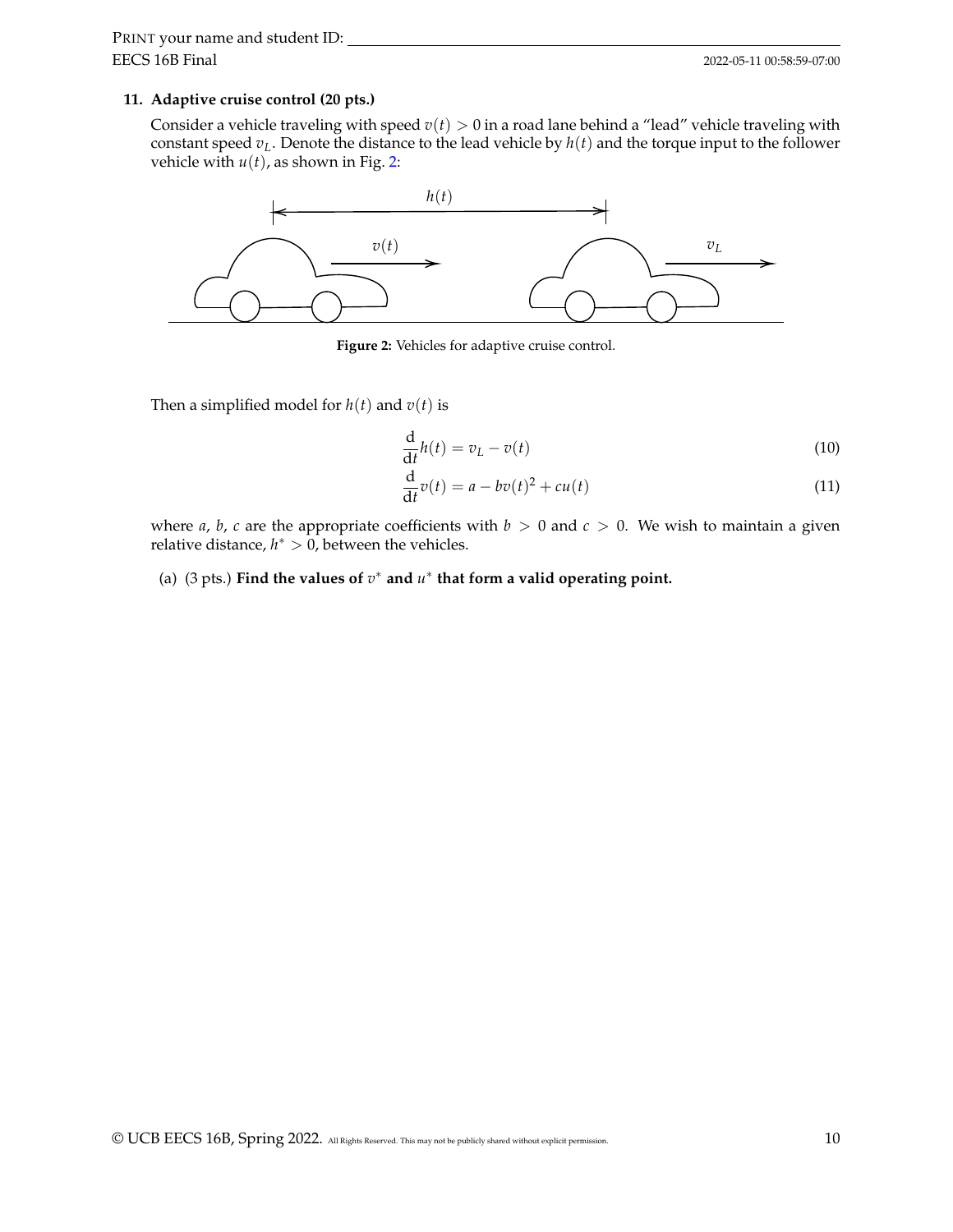(b) (5 pts.) The linearization of the system about  $(v^*, u^*)$  takes the following form:

$$
\frac{d}{dt} \begin{bmatrix} \delta h(t) \\ \delta v(t) \end{bmatrix} = \begin{bmatrix} a_{11} & a_{12} \\ a_{21} & a_{22} \end{bmatrix} \begin{bmatrix} \delta h(t) \\ \delta v(t) \end{bmatrix} + \begin{bmatrix} b_1 \\ b_2 \end{bmatrix} \delta u(t) \tag{12}
$$

where  $\delta h(t) := h(t) - h^*$ ,  $\delta v(t) := v(t) - v^*$ , and  $\delta u(t) := u(t) - u^*$ . Find the values of  $a_{11}$ ,  $a_{12}$ , *a*21**,** *a*22**,** *b*1**, and** *b*2**.**

For reference, the system is

$$
\frac{d}{dt}h(t) = v_L - v(t)
$$
  

$$
\frac{d}{dt}v(t) = a - bv(t)^2 + cu(t)
$$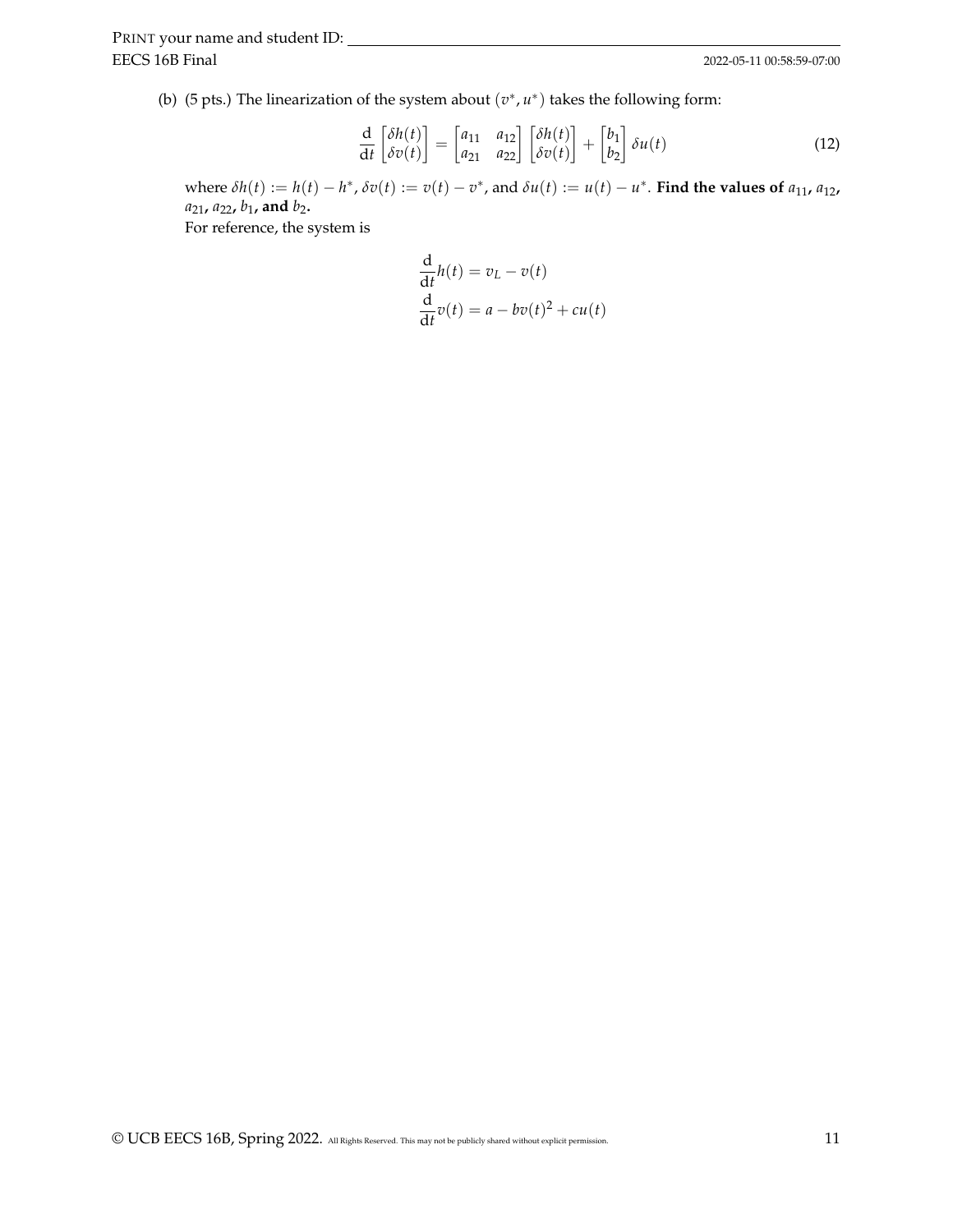(c) (12 pts.) Suppose that for some values of *a*, *b*, *c*, and *vL*, the linearization about some operating point  $(v^*, u^*)$  is

$$
\frac{d}{dt} \begin{bmatrix} \delta h(t) \\ \delta v(t) \end{bmatrix} = \begin{bmatrix} 0 & -1 \\ 0 & -4 \end{bmatrix} \begin{bmatrix} \delta h(t) \\ \delta v(t) \end{bmatrix} + \begin{bmatrix} 0 \\ 1 \end{bmatrix} \delta u(t) \tag{13}
$$

Suppose we apply the feedback law

$$
u(t) = u^* + k_1(h(t) - h^*) + k_2(v(t) - v^*),
$$
\n(14)

which means

$$
\delta u(t) = k_1 \, \delta h(t) + k_2 \, \delta v(t) \tag{15}
$$

What are the ranges of the feedback gains  $k_1$  and  $k_2$  that *asymptotically stabilize* this lin**earized model?**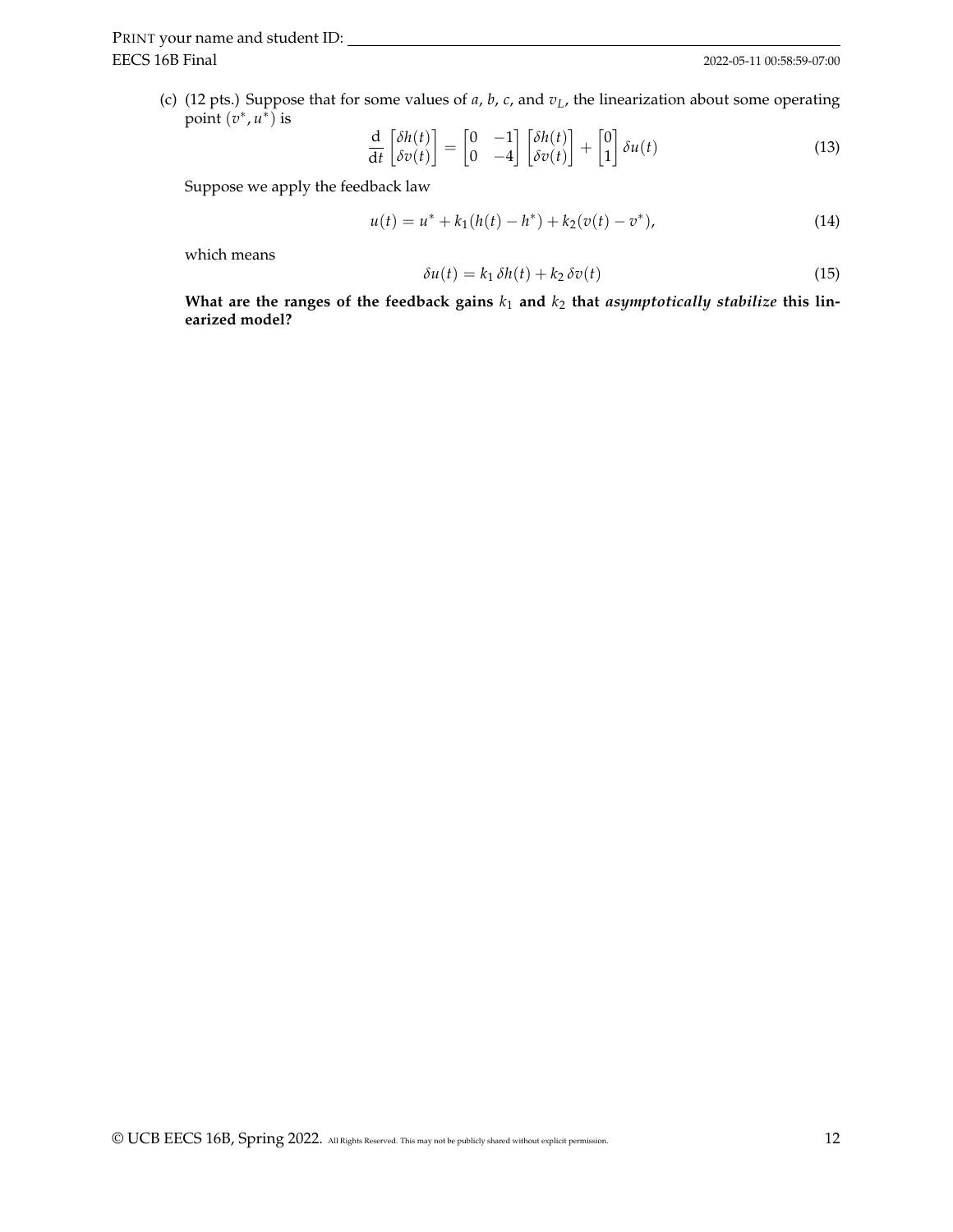#### **12. Minimum-norm input to an RC circuit (20 pts.)**

<span id="page-12-0"></span>Consider the following circuit in Fig. [3](#page-12-0) used to turn on a light-emitting diode (LED):



**Figure 3:** Circuit to turn on LED.

The LED turns on when the NMOS gate voltage  $v<sub>C</sub>(t)$  sufficiently exceeds its threshold voltage. For this problem, let's say we require  $v<sub>C</sub>(t) \ge 0.5$  V for both the NMOS and the LED to turn on.

The voltage source can generate any continuous-time function  $v_{\text{in}}(t)$  you desire. The resistor *R* models the wire resistance, and the capacitor *C* models the NMOS gate capacitance.

Assume  $v_{\text{in}}(t) = 0$  for  $t < 0$  and  $v_{\text{C}}(t) = 0$  for  $t < 0$ . Your goal is to turn on the LED while minimizing the norm (energy) of the source voltage  $v_{\text{in}}(t)$ .

(a) (3 pts.) Use KCL to find the continuous-time differential equation for  $v_C(t)$  with an arbitrary **input voltage** *v*in(*t*)**. Write your answer in the form**

$$
\frac{\mathrm{d}}{\mathrm{d}t}v_{\mathrm{C}}(t) = Av_{\mathrm{C}}(t) + Bv_{\mathrm{in}}(t)
$$
\n(16)

**and solve for the coefficients** *A* **and** *B*.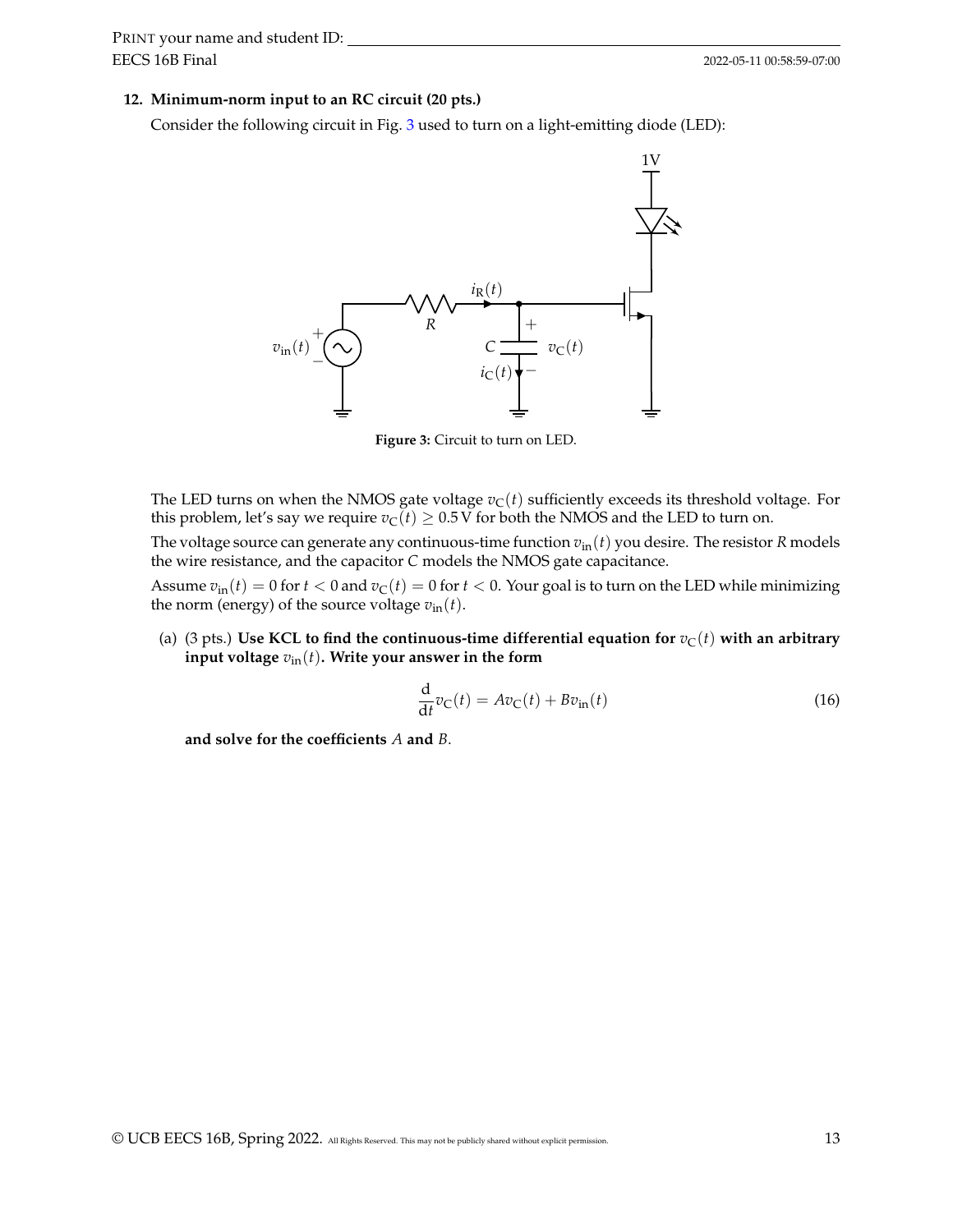EECS 16B Final PRINT your name and student ID:

(b) (5 pts.) Regardless of your previous result, define  $x(t) := v_C(t)$  and  $u(t) := v_{in}(t)$  and assume the continuous-time differential equation is of the form:

$$
\frac{d}{dt}x(t) = \lambda x(t) - \lambda u(t) \qquad (\lambda < 0)
$$
\n(17)

We can discretize this equation assuming a zero-order hold and a uniform sampling period ∆. That is, assuming the discrete forms of  $x(t)$  and  $u(t)$  are  $x_d[i]$  and  $u_d[i]$  respectively, where

$$
x_d[i] = x(i\Delta) \qquad \text{for } i = 0, 1, 2, ... \tag{18}
$$

$$
u(t) = u_d[i] \quad \text{for } t \in [i\Delta, (i+1)\Delta)
$$
 (19)

we can write the discrete-time difference equation as

$$
x_d[i+1] = A_d x_d[i] + B_d u_d[i] \tag{20}
$$

**Solve for**  $A_d$  **and**  $B_d$  **in terms of**  $\lambda$  **and**  $\Delta$ . Assume that  $x_d[0] = 0$ .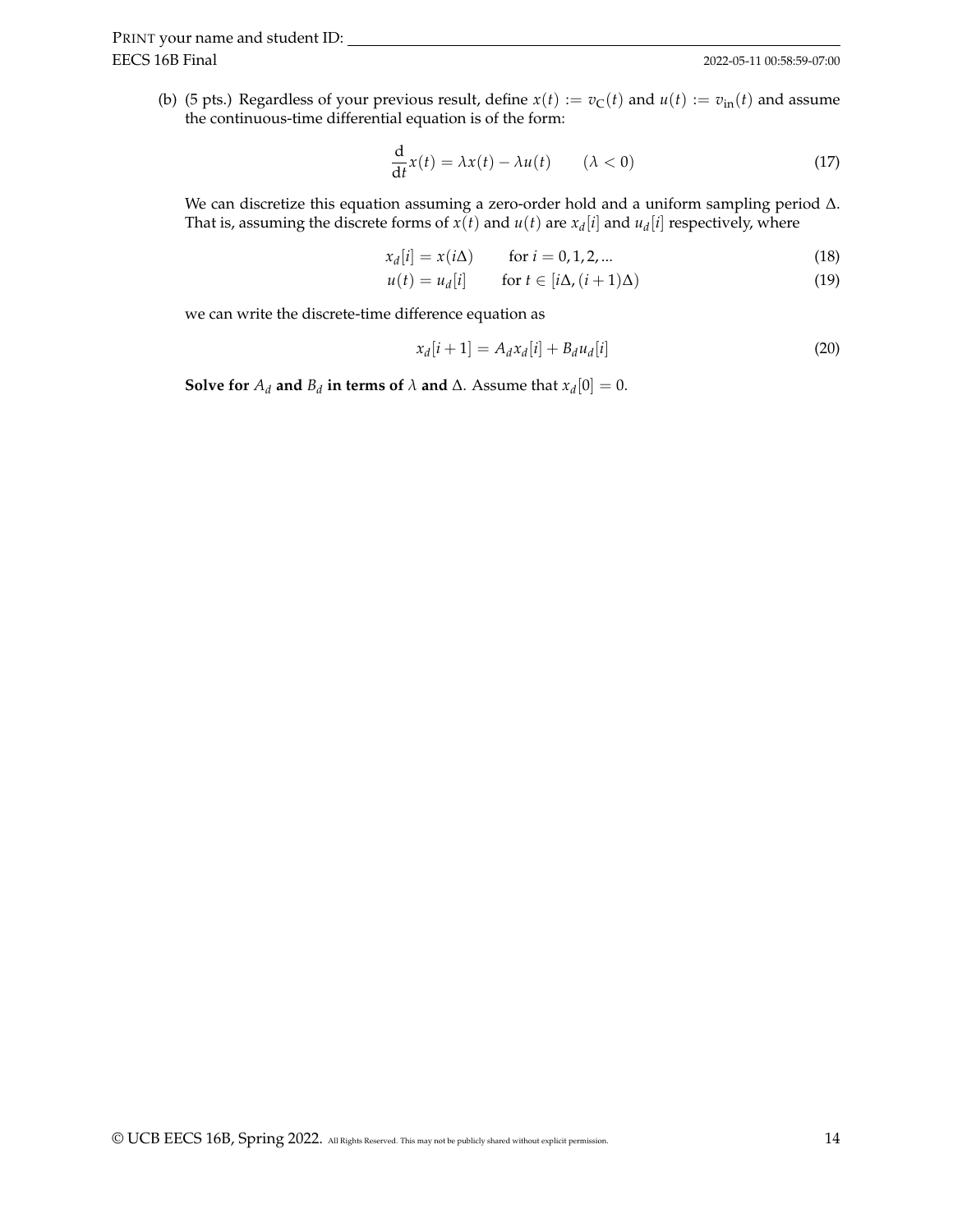(c) (10 pts.) Regardless of your previous result, assume that for the rest of this problem our discretetime difference equation is:

$$
x_d[i+1] = A_d x_d[i] + B_d u_d[i] \tag{21}
$$

with

$$
A_d = e^{-0.1} \qquad \text{and} \qquad B_d = 0.1 \tag{22}
$$

Let us define our target voltage as  $X^* := 0.5$  V. We would like  $x_d[i]$  to reach  $X^*$  such that our LED turns on in  $\ell$  discrete-time steps using an input sequence  $u_d[0]$ ,  $u_d[1]$ , . . . ,  $u_d[\ell-1]$ . We can model this as a control problem with a  $1\times\ell$  controllability matrix at timestep  $\ell$  as:

$$
C_{\ell} = \begin{bmatrix} A_d^{(\ell-1)} B_d & \cdots & A_d B_d & B_d \end{bmatrix}
$$
 (23)

such that

$$
X^* = \begin{bmatrix} A_d^{(\ell-1)} B_d & \cdots & A_d B_d & B_d \end{bmatrix} \begin{bmatrix} u_d[0] \\ \vdots \\ u_d[\ell-2] \\ u_d[\ell-1] \end{bmatrix} \tag{24}
$$

 $\mathbf{r}$ 

Find the minimum-norm sequence for the input  $u_d$ , i.e. find  $u_d[i]$  such that  $||\vec{u}_d||^2 = \sum_{i=0}^{\ell-1} |u_d[i]|^2$ **is minimized.**

To simplify your arithmetic, use:

$$
C_{\ell}C_{\ell}^{\top} = \frac{1}{20}(1 - e^{-0.2\ell})
$$
\n(25)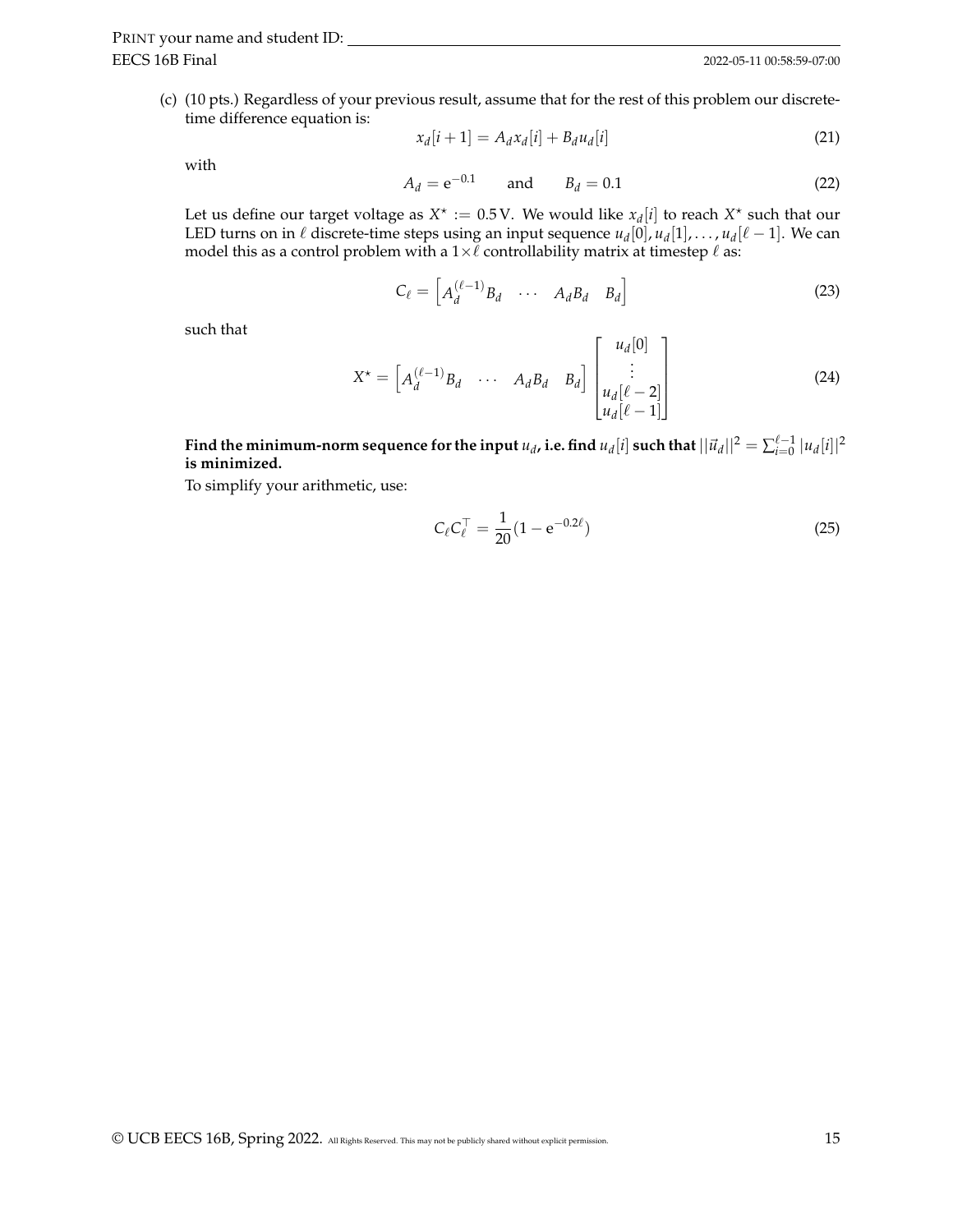[Extra page. If you want the work on this page to be graded, make sure you tell us on the problem's main page.]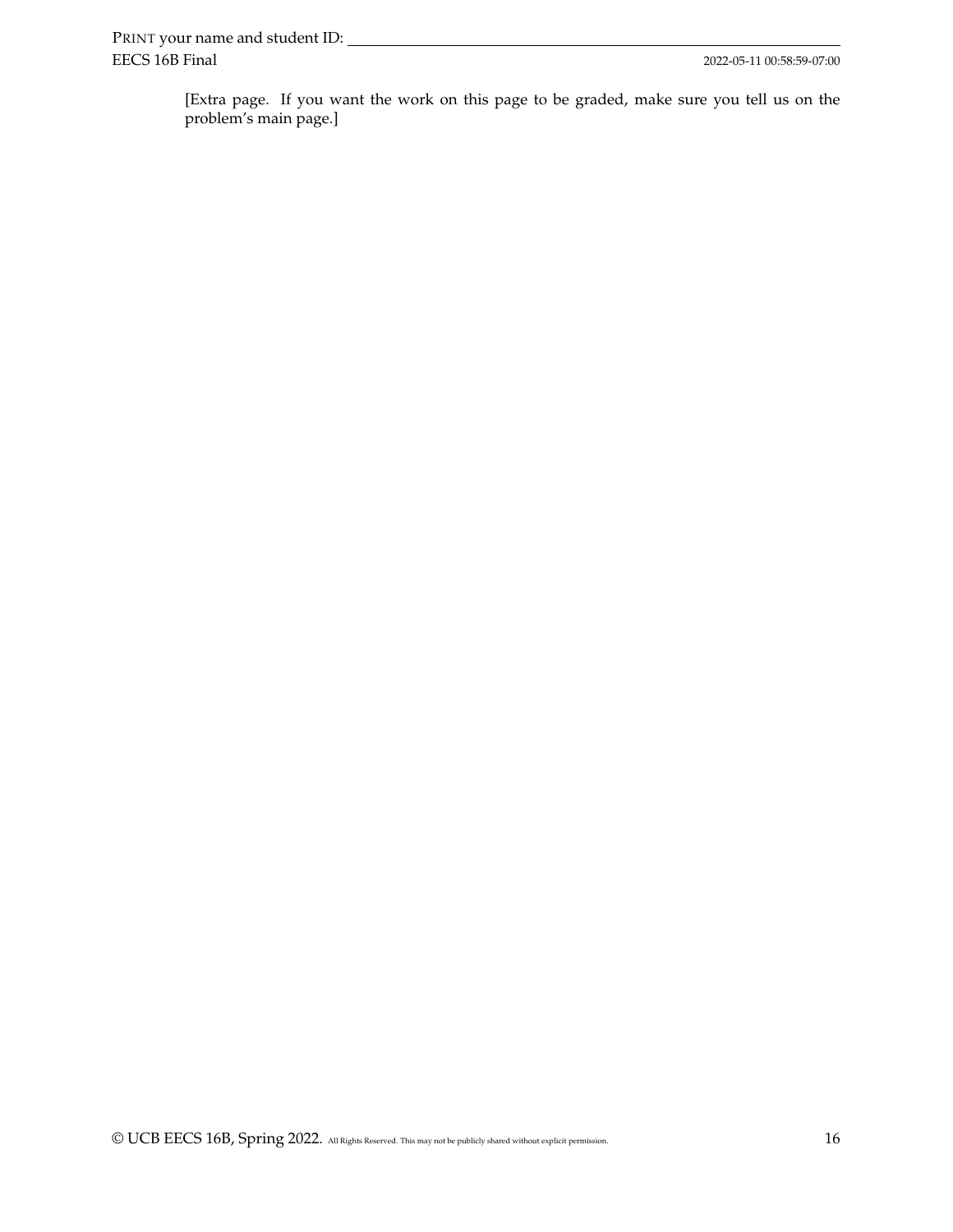(d) (2 pts.) Assume we want our LED to turn on at target time  $t = T^*$ . Beyond that time, the status of the LED is irrelevant, so we turn off our source  $u(t)$  for  $t > T^*$ .

In the table below, select the closest continuous-time input source voltage  $u(t)$  which corre**sponds to the minimum-norm solution.** Assume the axes in the plots are all to the same scale. *You will only be graded on your final answer.*

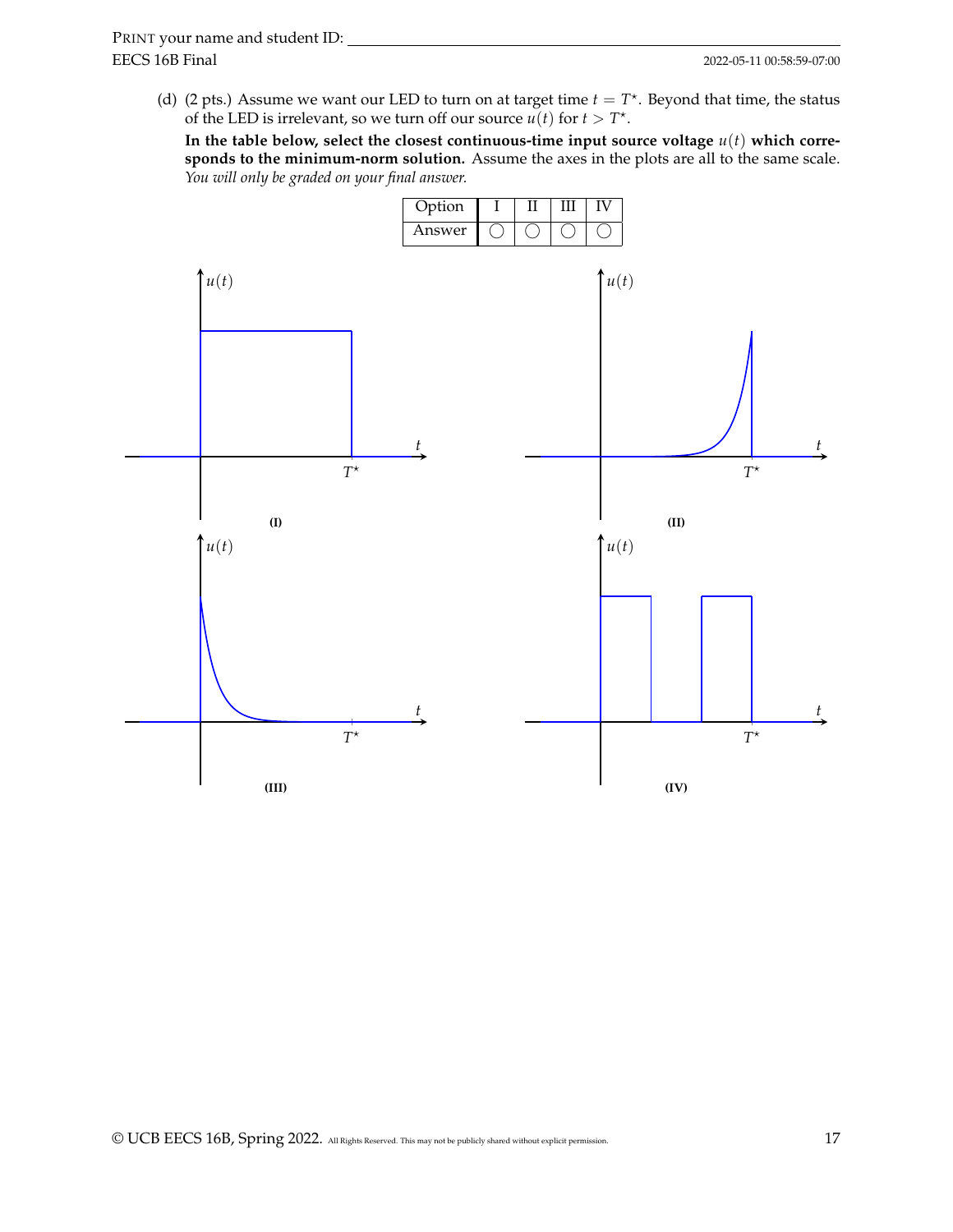#### **13. Polyphase electricity (20 pts.)**

Large electric grids such as PG&E generate and distribute not 1 but 3 AC voltages offset by certain phases. This helps efficiently deliver constant power to power-hungry motors in machines of large buildings, such as elevators.

To understand why 3-phase power is used, let's first consider a 1-phase system.

We can model an elevator's motor in a 1-phase system as simply a load resistor  $R_M$ . The motor is plugged into a common wall outlet which supplies an AC voltage  $v(t) = V_S \cos(2\pi f t)$  from the generator through the power transmission lines ("hot" and "neutral"), as shown below. Note that ground is defined at the generator, not at the load.



**Figure 5:** 1-phase power.

- (a) (1 pts.) What is the current *i*(*t*) flowing through the neutral line as a function of time? Write your answer in terms of  $V_S$ ,  $R_M$ , and  $f$ .
- (b) (2 pts.) Instantaneous electrical power consumed by the motor,  $p_M(t)$ , is defined as:

$$
p_{\mathbf{M}}(t) = v_{\mathbf{M}}(t)i(t)
$$
\n(26)

where  $v_M(t)$  and  $i(t)$  are the voltage and current across the motor (following passive sign convention, as drawn).

The instantaneous power  $p_M(t)$  consumed by the 1-phase motor may be written in the form  $A + B \cos(2\pi C t)$ , where *A*, *B*, and *C* are real numbers. **Find** *A*, *B*, and *C* in terms of *V*<sub>S</sub>, *R*<sub>M</sub>, and *f* **.**

 $(HINT: \cos^2 x = \frac{1}{2}(1 + \cos 2x))$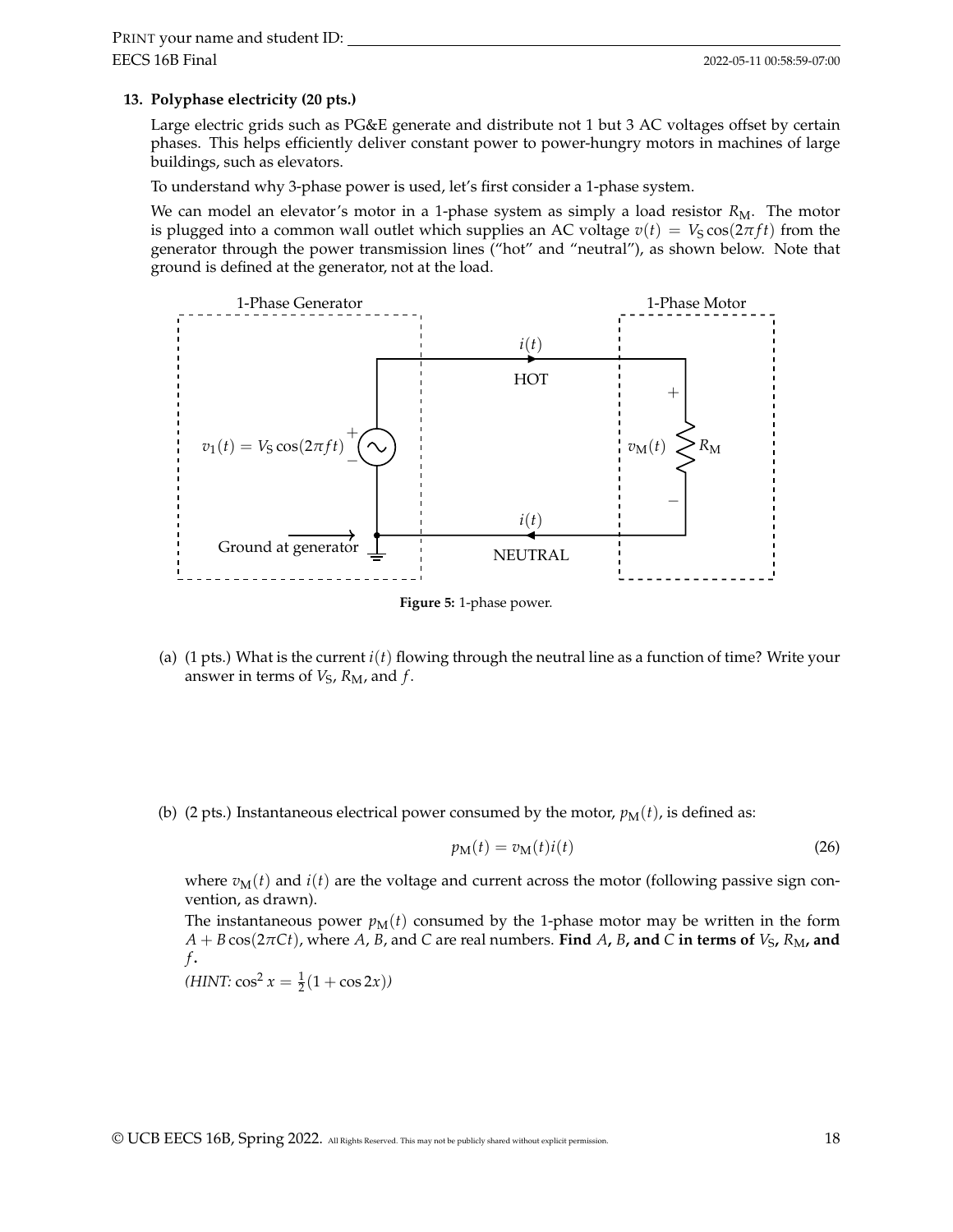You should have found that a 1-phase system does not deliver constant power to the elevator motor, resulting in an uneven ride. To fix this, Nikola Tesla was awarded a US patent in 1888 proposing multi-phase power. The simplest case, 2-phase power, is shown below. The voltage sources in a 2-phase generator are phase shifted by  $90^{\circ}$ , i.e.

$$
v_1(t) = V_S \cos(2\pi ft)
$$
\n
$$
v_2(t) = V_S \cos(2\pi ft - 90^\circ) = V_S \sin(2\pi ft)
$$
\n(27)



**Figure 6:** 2-phase power.

(c) (5 pts.) The two-phase motor's instantaneous power is defined as  $p(t) = p_1(t) + p_2(t)$ , where  $p_1(t)$  is the power consumed by branch/phase 1 and  $p_2(t)$  is the power consumed by branch/phase 2.

What is the 2-phase motor's total instantaneous consumed power  $p(t)$  in terms of  $V_{\rm S}$ ,  $R_{\rm M}$ , and *f* **?**

 $(HINT: \cos^2 x + \sin^2 x = 1)$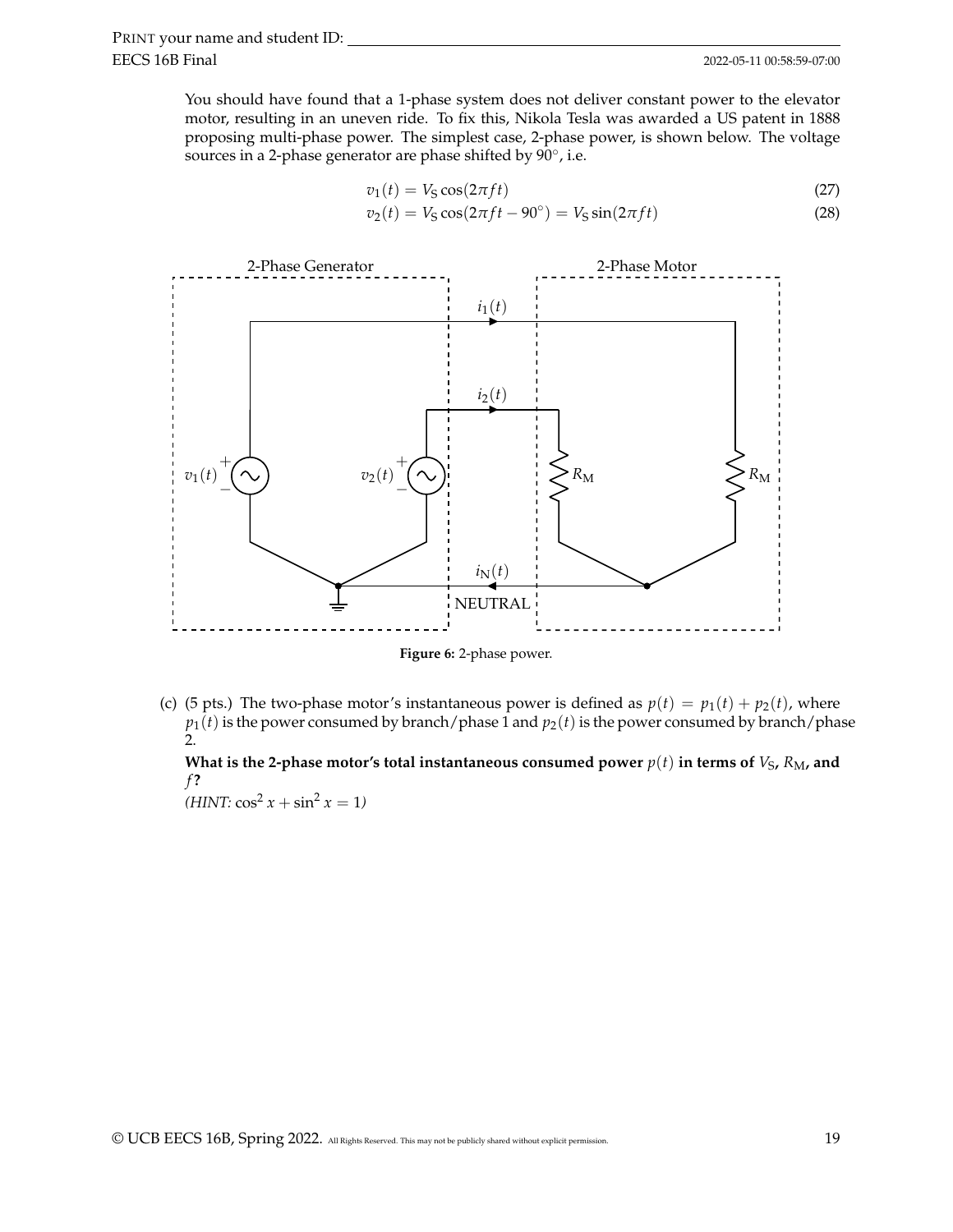- (d) (5 pts.) Now let's use phasors to determine the time-domain neutral current  $i_N(t)$  for a 2-phase system.
	- i. What are the phasors  $\widetilde{V}_1$  and  $\widetilde{V}_2$  for the voltage sources  $v_1(t)$  and  $v_2(t)$ , respectively? Write **your answers in terms of**  $V_S$ **.**

ii. What are the phasor  $\widetilde{I}_1$  and  $\widetilde{I}_2$  for the currents currents  $i_1(t)$  and  $i_2(t)$ , respectively? Write **your answers in terms of**  $V_S$  and  $R_M$ .

iii. The neutral current in a 2-phase system can be written in the form  $i_N(t) = A \cos(2\pi Bt + C)$ . Find  $A$ ,  $B$ , and  $C$  in terms of  $V_S$ ,  $R_M$ , and  $f$ .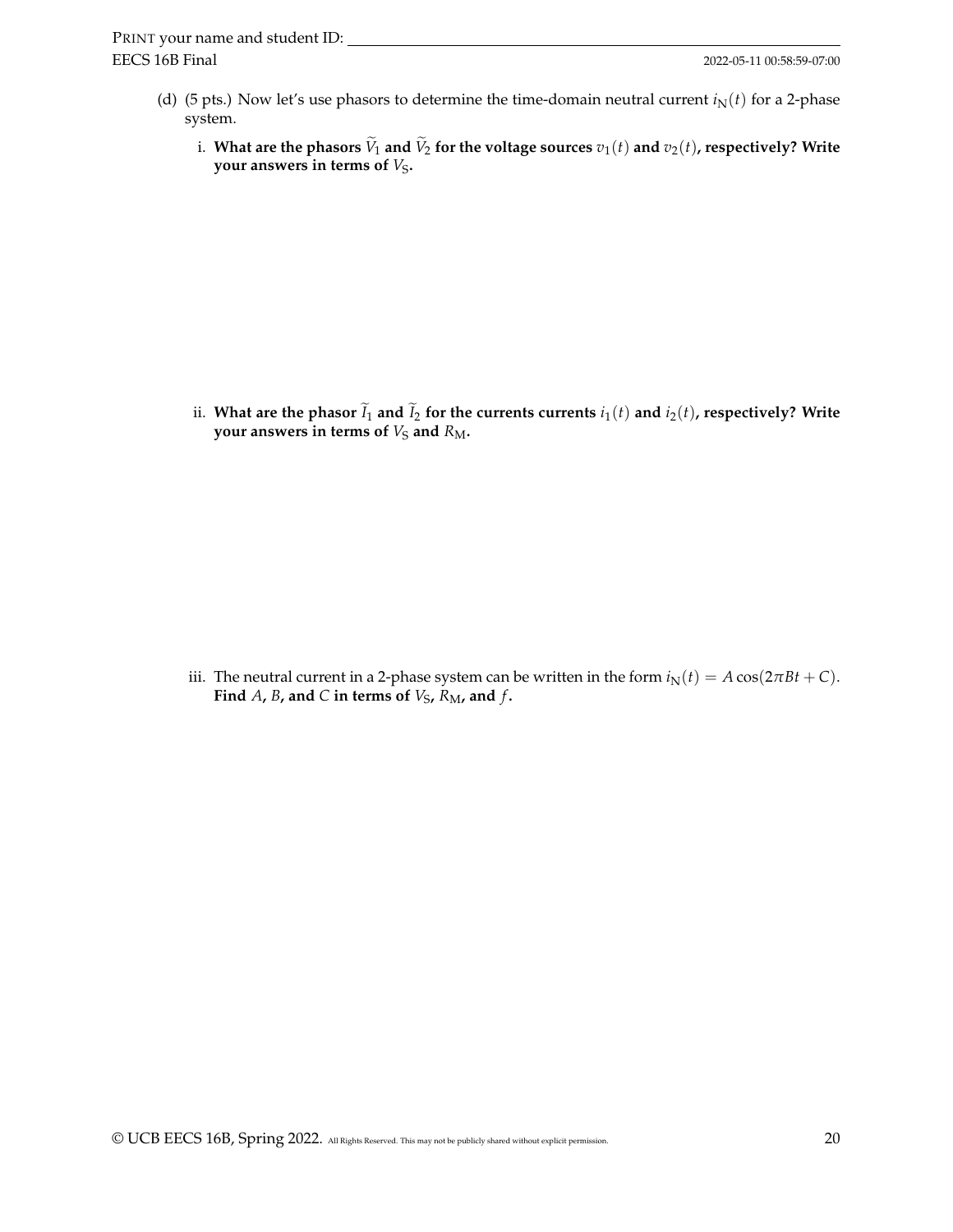In the early 1900s, electrical engineers at Westinghouse and General Electric proposed a 3-phase distribution method, shown below. One advantage of this 3-phase system is that it delivers  $1.5\times$ the constant power compared to a 2-phase system. The 3 generator voltage sources are separated by 120◦ phase shifts, as defined:

$$
v_1(t) = V_S \cos(2\pi ft) \tag{29}
$$

$$
v_2(t) = V_S \cos(2\pi ft - 120^\circ)
$$
\n(30)

$$
v_3(t) = V_S \cos(2\pi ft - 240^\circ) \tag{31}
$$

(32)



**Figure 7:** 3-phase power.

(e) (7 pts.) In addition to higher constant power delivery, proponents of the 3-phase system claimed the neutral return wire was not required. This potentially reduces the cost connecting an extra transmission line throughout the power grid. **Is this claim true? Justify your answer by finding**  $i<sub>N</sub>(t)$  as a function of time.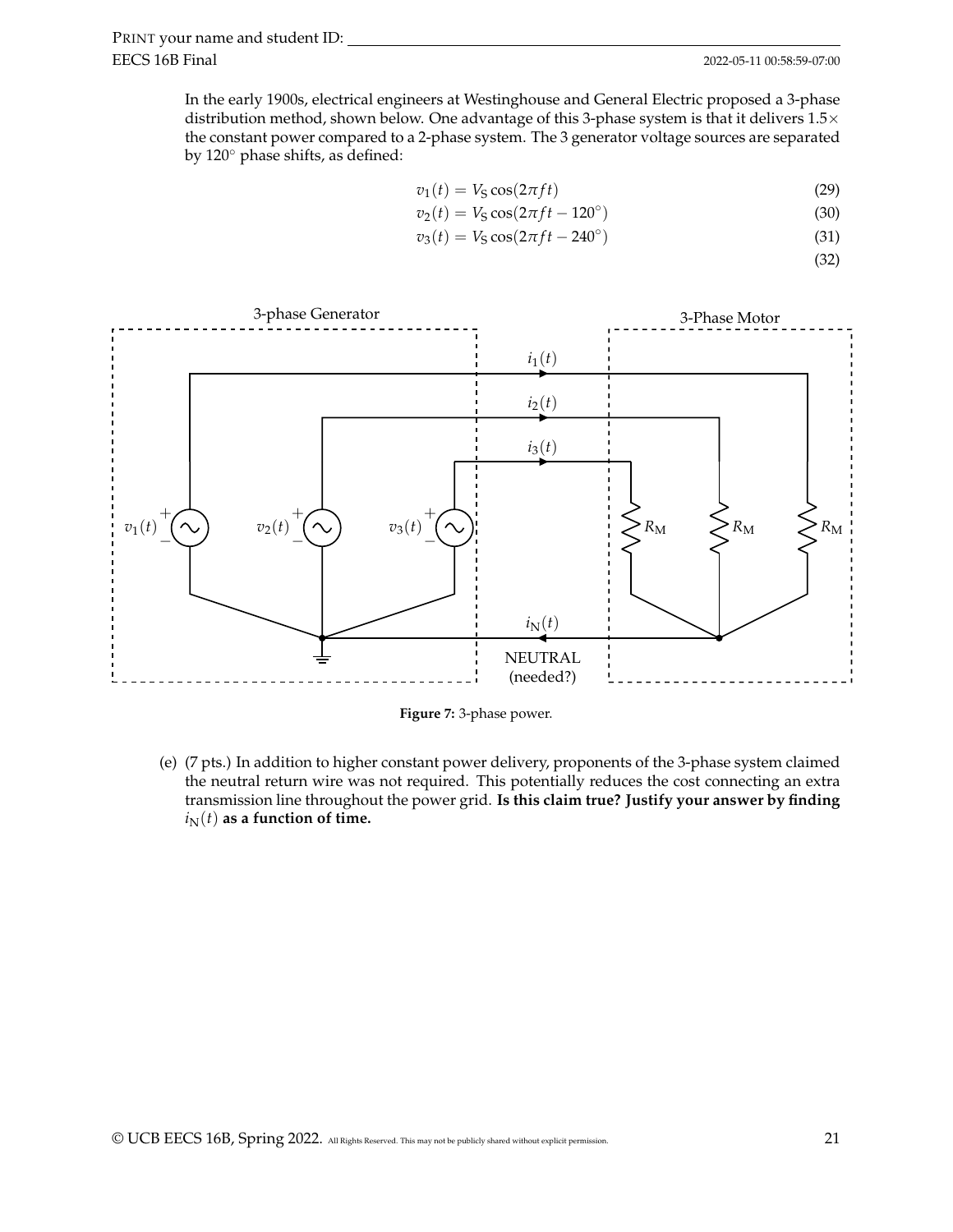#### **14. Dynamical system approach to solving Ridge Regression (16 pts.)**

In this problem, we will derive a dynamical system based approach to solving a modified version of the least-squares problem, commonly known as "ridge regression". This problem attempts to find the  $\vec{x}$  that minimizes  $\|A\vec{x}-\vec{y}\|^2+\lambda\,\|\vec{x}\|^2.$  Here we assume  $A\in\mathbb{R}^{m\times n}$  is full column rank and scalar  $\lambda > 0$ .

The solution to the ridge regression problem is

<span id="page-21-0"></span>
$$
\vec{\hat{x}} = (A^{\top} A + \lambda I)^{-1} A^{\top} \vec{y}.
$$
\n(33)

Note that this solution is quite similar to the solution of least-squares. In many cases, direct computation of the solution to ridge regression is too slow, because it requires computing the matrix inverse  $(A^{\top}A + \lambda I)^{-1}$ , which is generally very costly for *A* with very large dimensions. We will instead solve the problem iteratively by using an update rule which turns this particular problem into an analysis of a particular discrete-time state-space dynamical system.

(a) (2 pts.) We first connect the ridge regression problem to the familiar ordinary least-squares problem. **State the condition on**  $\lambda$  **in** [\(33\)](#page-21-0) needed to recover the least squares solution.

(b) (3 pts.) Using [\(33\)](#page-21-0), **show that**  $(A^{\top} A + \lambda I)\vec{x} - A^{\top} \vec{y} = 0$ .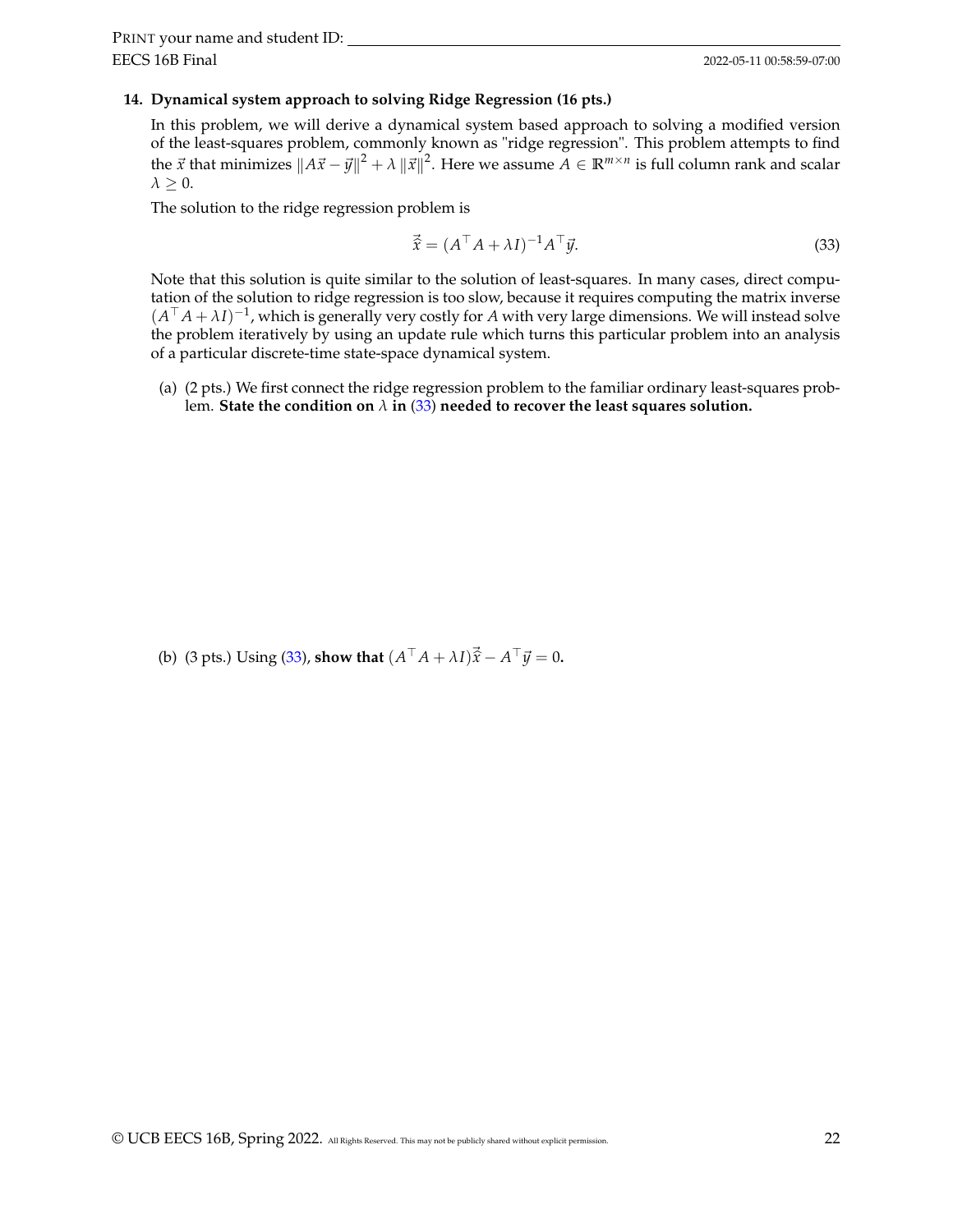(c) (5 pts.) In iterative optimization schemes, we will get a sequence of estimates for  $\vec{\hat{x}}$  at each timestep. Let  $\vec{x}[i]$  denote our estimate for  $\vec{\hat{x}}$  at timestep *i*.

In this problem we will consider the following update rule for solving the ridge regression problem:

$$
\vec{x}[i+1] = \vec{x}[i] - \alpha \left( (A^\top A + \lambda I)\vec{x}[i] - A^\top \vec{y} \right)
$$
\n(34)

that gives us an updated estimate  $\vec{x}[i+1]$  using the previous one  $\vec{x}[i]$ . Here  $\alpha$  is the "step size" in our update rule which controls how much we update our solution estimate at each time step. For the purposes of this problem, it doesn't matter where we got the update rule, but the important thing to note is that if  $\vec{x}[i] = \vec{\hat{x}}$ , then by the previous part,  $\vec{x}[i+1] = \vec{\hat{x}}$  and the system remains in equilibrium at  $\vec{\hat{x}}$  for all time.

To show that  $\vec{x}[i] \rightarrow \vec{\hat{x}}$ , we define a new state variable  $\Delta \vec{x}[i] = \vec{x}[i] - \vec{\hat{x}}$ . It represents the deviation from where we want to be.

**Derive the discrete-time state evolution equation for** ∆⃗*x*[*i*]**, and show that it takes the form:**

<span id="page-22-0"></span>
$$
\Delta \vec{x}[i+1] = (I - \alpha G) \Delta \vec{x}[i]. \tag{35}
$$

**What is** *G***?**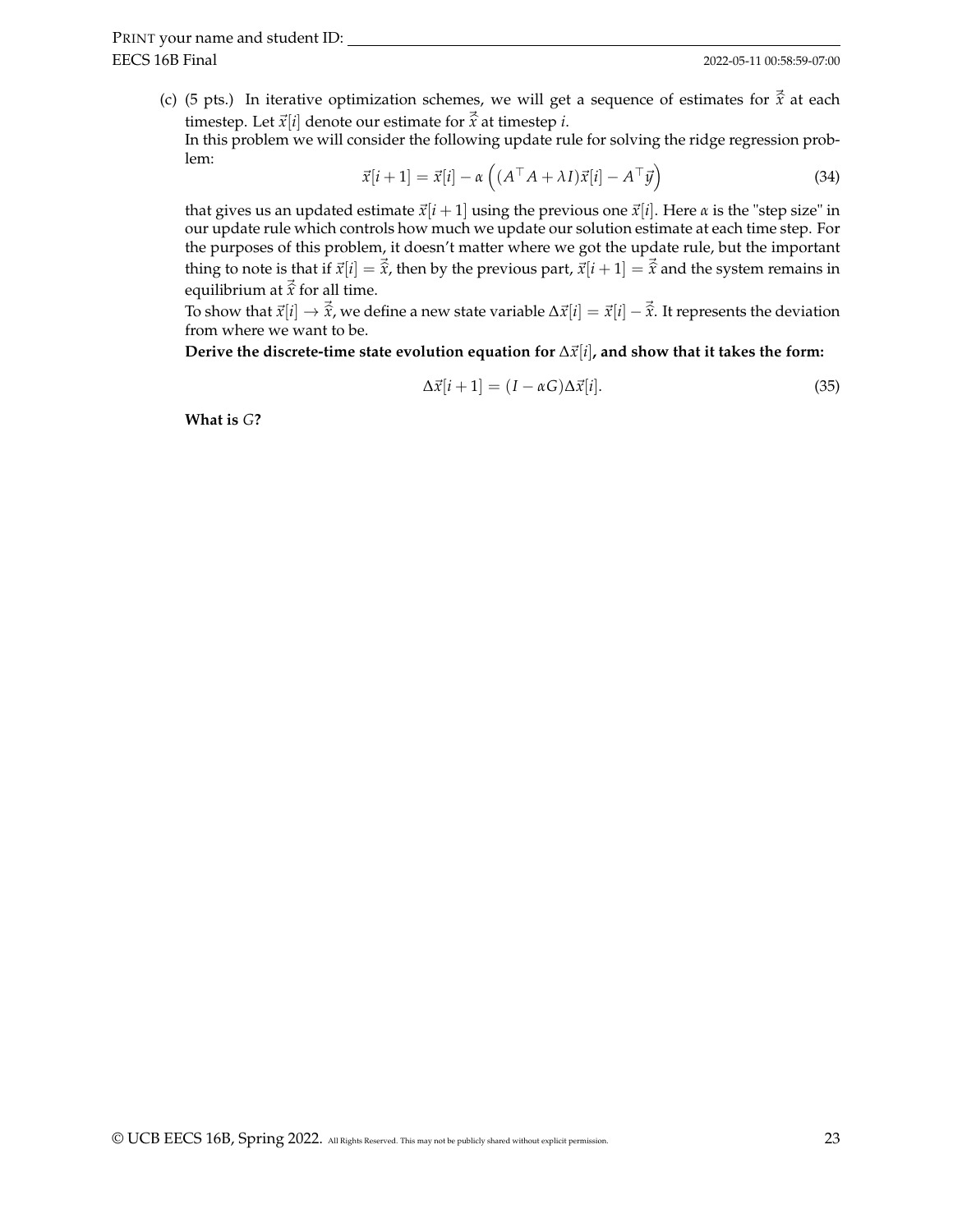- (d) (3 pts.) We would like to select  $\alpha$  such that  $\Delta \vec{x}[i]$  converges to 0. In particular, we want to make sure that we have a stable system. To do this, we need to understand the eigenvalues of  $I - \alpha G$ . **Given that**  $\lambda_k$  {G} are the eigenvalues of *G*, for  $k \in \{1, 2, ..., n\}$  what are the eigenvalues of **the matrix** *I* − *αG***?** *(Please fill in one of the circles for the options below. You will only be graded on your final answer.)*
	- i.  $1 \alpha \lambda_k$  { *G* } for  $k \in \{1, 2, ..., n\}$ ii.  $\alpha \lambda_k \{G\}$  for  $k \in \{1, 2, ..., n\}$ iii.  $1 - \lambda_k$ {*G*} for  $k \in \{1, 2, ..., n\}$ iv.  $1 + \alpha \lambda_k \{G\}$  for  $k \in \{1, 2, ..., n\}$

| Option |  | 1 V |
|--------|--|-----|
| Answer |  |     |

(e) (3 pts.) For system [\(35\)](#page-22-0) to be stable, we need all the eigenvalues of *I* − *αG* to have magnitudes that are smaller than 1 (since this is a discrete-time system). **State the condition on** *α* **that would ensure that system** [\(35\)](#page-22-0) **is stable.** You may assume that  $\lambda_k\{G\}$  are real and  $\lambda_k\{G\} > 0$  for  $k \in \{1, 2, \ldots, n\}.$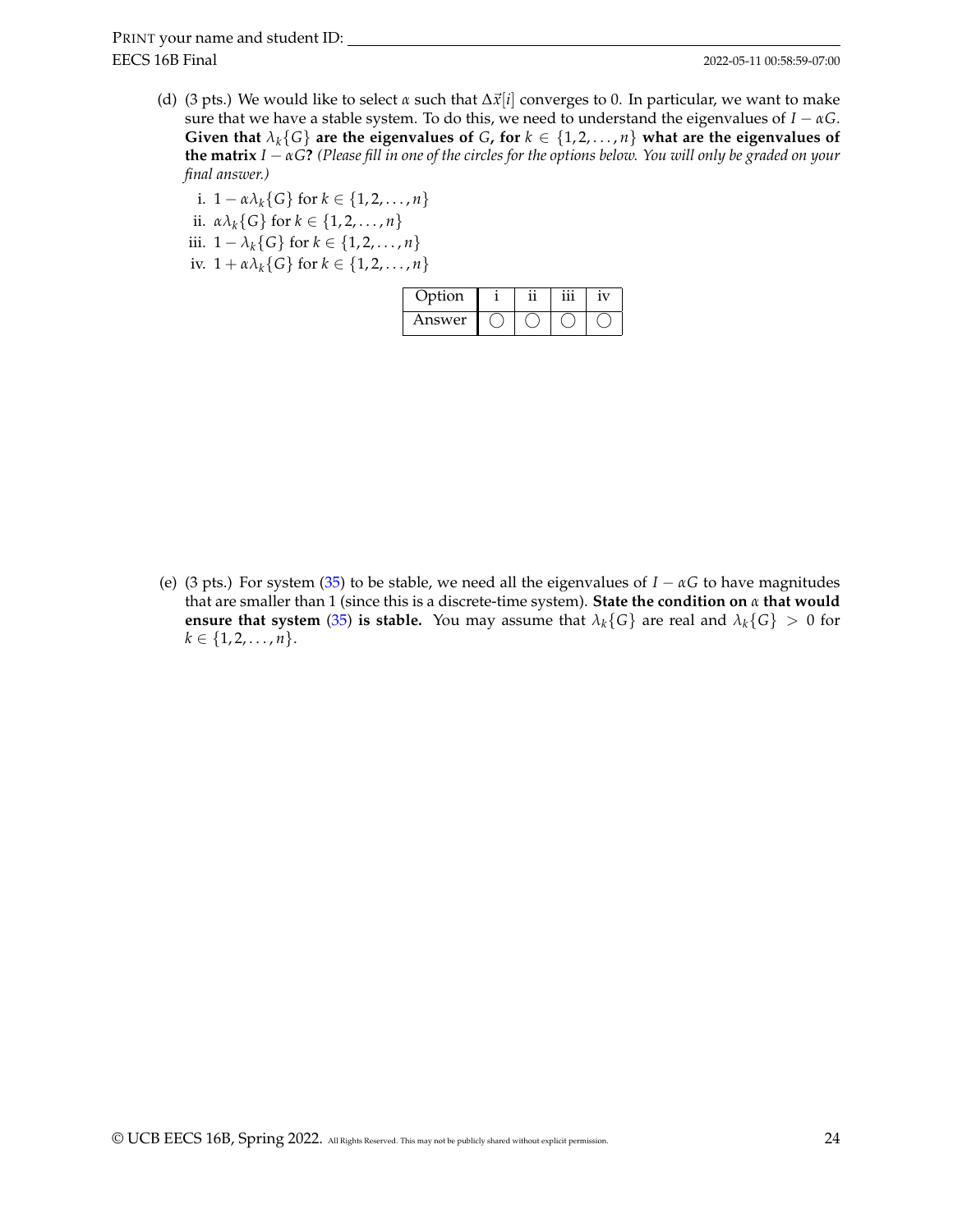[Doodle page! Draw us something if you want or give us suggestions or complaints. You can also use this page to report anything suspicious that you might have noticed.

If needed, you can also use this space to work on problems. But if you want the work on this page to be graded, make sure you tell us on the problem's main page.]